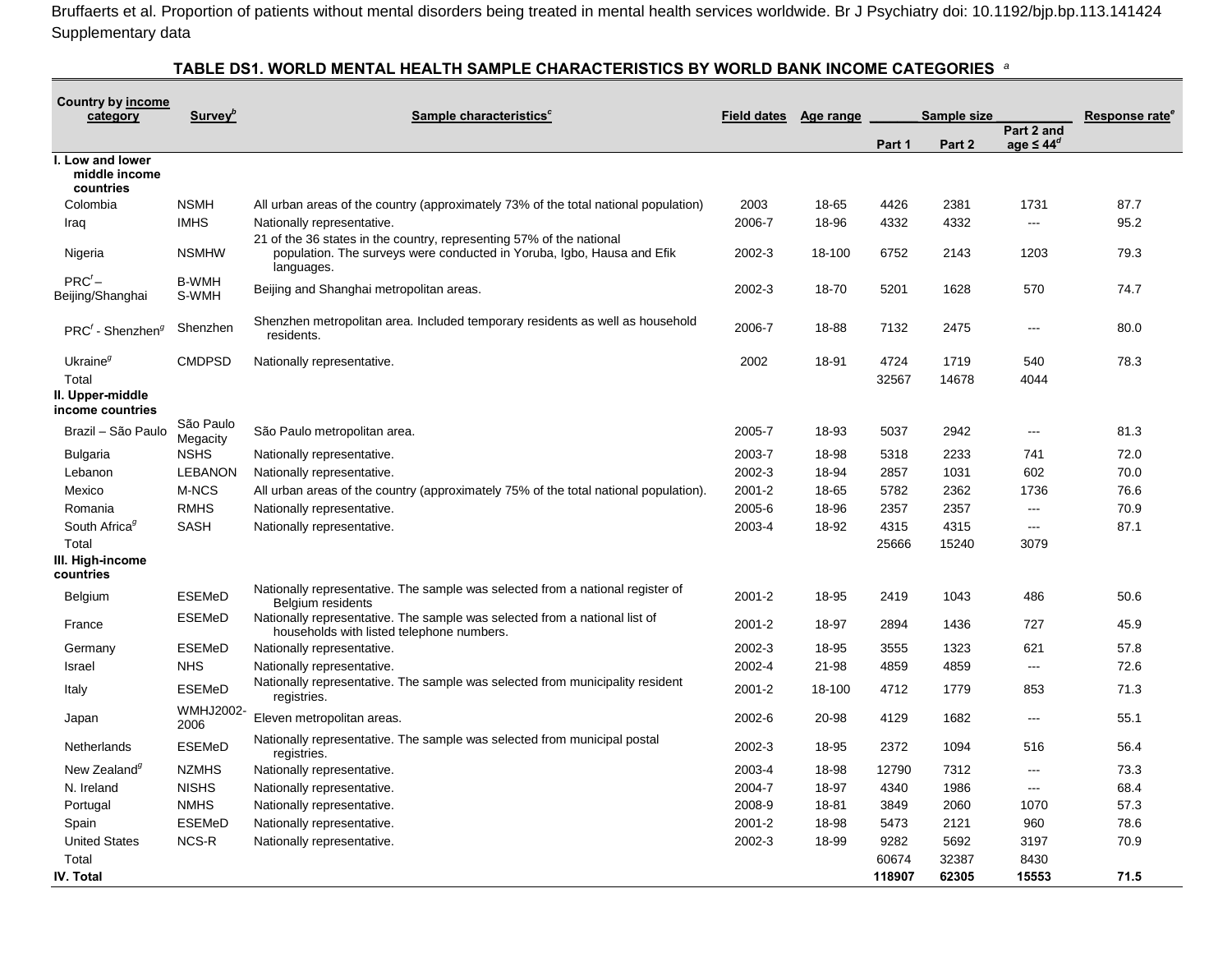*a* The World Bank. (2008). Data and Statistics. Accessed May 12, 2009 at:<http://go.worldbank.org/D7SN0B8YU0>

*<sup>b</sup>* NSMH (The Colombian National Study of Mental Health); IMHS (Iraq Mental Health Survey); NSMHW (The Nigerian Survey of Mental Health and Wellbeing); B-WMH (The Beijing World Mental Health Survey); S-WMH (The Shanghai World Mental Health Survey); CMDPSD (Comorbid Mental Disorders during Periods of Social Disruption); NSHS (Bulgaria National Survey of Health and Stress); LEBANON (Lebanese Evaluation of the Burden of Ailments and Needs of the Nation); M-NCS (The Mexico National Comorbidity Survey); RMHS (Romania Mental Health Survey); SASH (South Africa Health Survey); ESEMeD (The European Study of the Epidemiology of Mental Disorders); NHS (Israel National Health Survey); WMHJ2002-2006 (World Mental Health Japan Survey); NZMHS (New Zealand Mental Health Survey); NISHS (Northern Ireland Study of Health and Stress); NMHS (Portugal National Mental Health Survey); NCS-R (The US National Comorbidity Survey Replication).

<sup>c</sup> Most WMH surveys are based on stratified multistage clustered area probability household samples in which samples of areas equivalent to counties or municipalities in the US were selected in the first stage followed by one or more subsequent stages of geographic sampling (e.g., towns within counties, blocks within towns, households within blocks) to arrive at a sample of households, in each of which a listing of household members was created and one or two people were selected from this listing to be interviewed. No substitution was allowed when the originally sampled household resident could not be interviewed. These household samples were selected from Census area data in all countries other than France (where telephone directories were used to select households) and the Netherlands (where postal registries were used to select households). Several WMH surveys (Belgium, Germany, Italy) used municipal resident registries to select respondents without listing households. The Japanese sample is the only totally un-clustered sample, with households randomly selected in each of the 11 metropolitan areas and one random respondent selected in each sample household. 17 of the 24 surveys are based on nationally representative household samples.

<sup>d</sup> Brazil, Iraq, Israel, Japan, New Zealand, Northern Ireland, PRC - Shenzhen, Romania, and South Africa did not have an age restricted Part 2 sample. All other countries, with the exception of Nigeria, PRC (B-WMH; S-WMH), and Ukraine (which were age restricted to ≤ 39) were age restricted to ≤ 44.

<sup>e</sup> The response rate is calculated as the ratio of the number of households in which an interview was completed to the number of households originally sampled, excluding from the denominator households known not to be eligible either because of being vacant at the time of initial contact or because the residents were unable to speak the designated languages of the survey. The weighted average response rate is 71.5%.

*<sup>f</sup>* People's Republic of China

*g* For the purposes of cross-national comparisons we limit the sample to those 18+.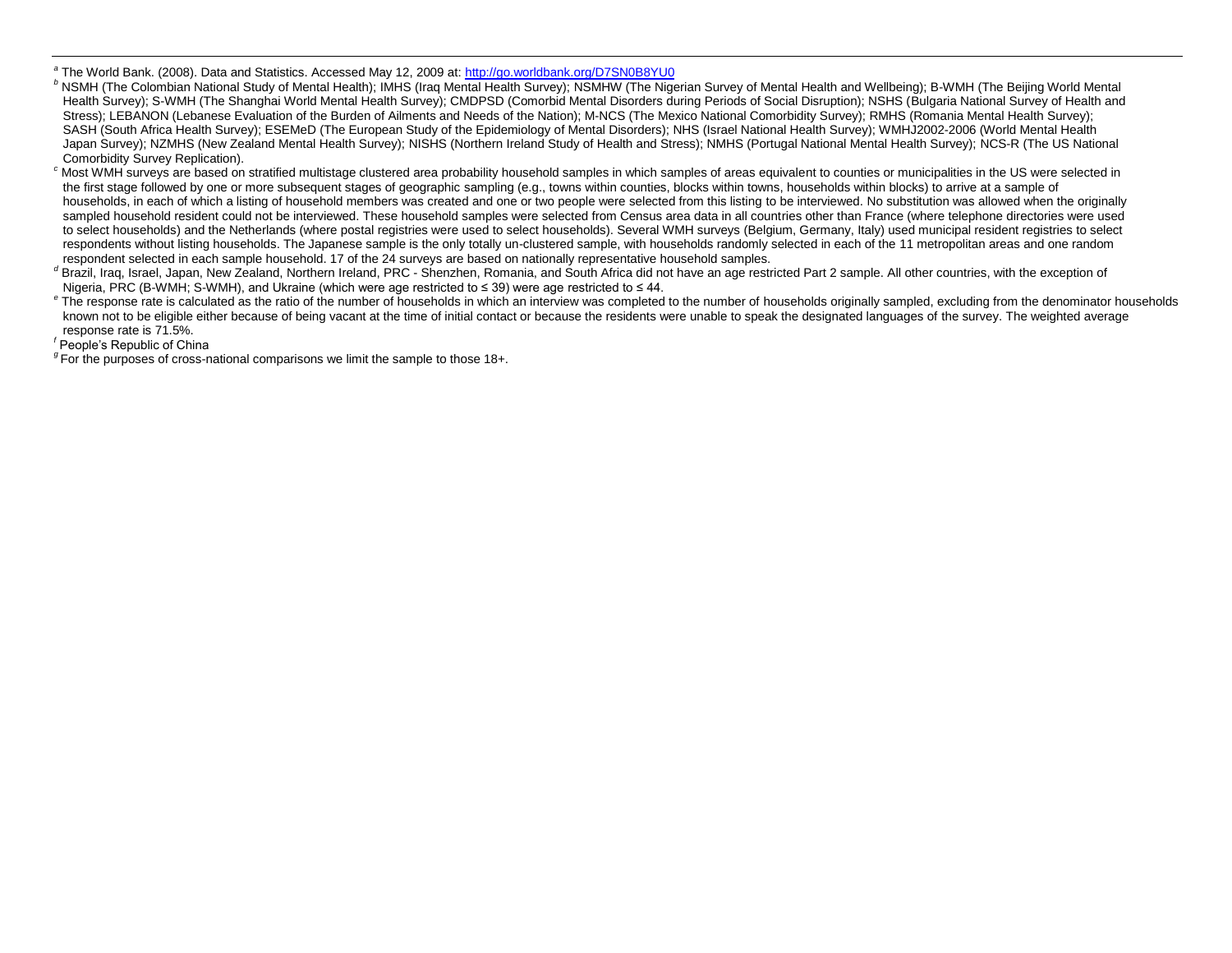#### **TABLE DS2. LIST OF INCLUDED 12-MONTH STRESSORS THAT COULD BE A NEED FOR TREATMENT**

Combat, Relief, Civilian War, Civilian Terror, Refugee, Kidnapped, Other Traumatic Event, Other Traumatic Event You Did Not Want To Talk About, Toxic Chemical Accident, Auto Accident, Life Threatening Accident, Natural Disaster, Manmade Disaster, Life-Threatening Illness, Child Abuse, Spouse Abuse, Beaten Up, Mugged, Raped, Sex Assault, Stalked, Death, Sick Child, Trauma of a Loved One, Witness of Fights, Witness of Injury, Caused Injury, Tortured, Atrocity, Divorced/Widowed/Separated, Bad Marriage (based on a self-rated scale of 1-10), Abusive Marriage, Fired, Laid Off, Plant, Company Closed, Unemployed Because of Emotional Disability, AIDS, Cancer, Heart Attack, Mental Disability, Miscarriage, Abortion, or the Death of a Child/Children.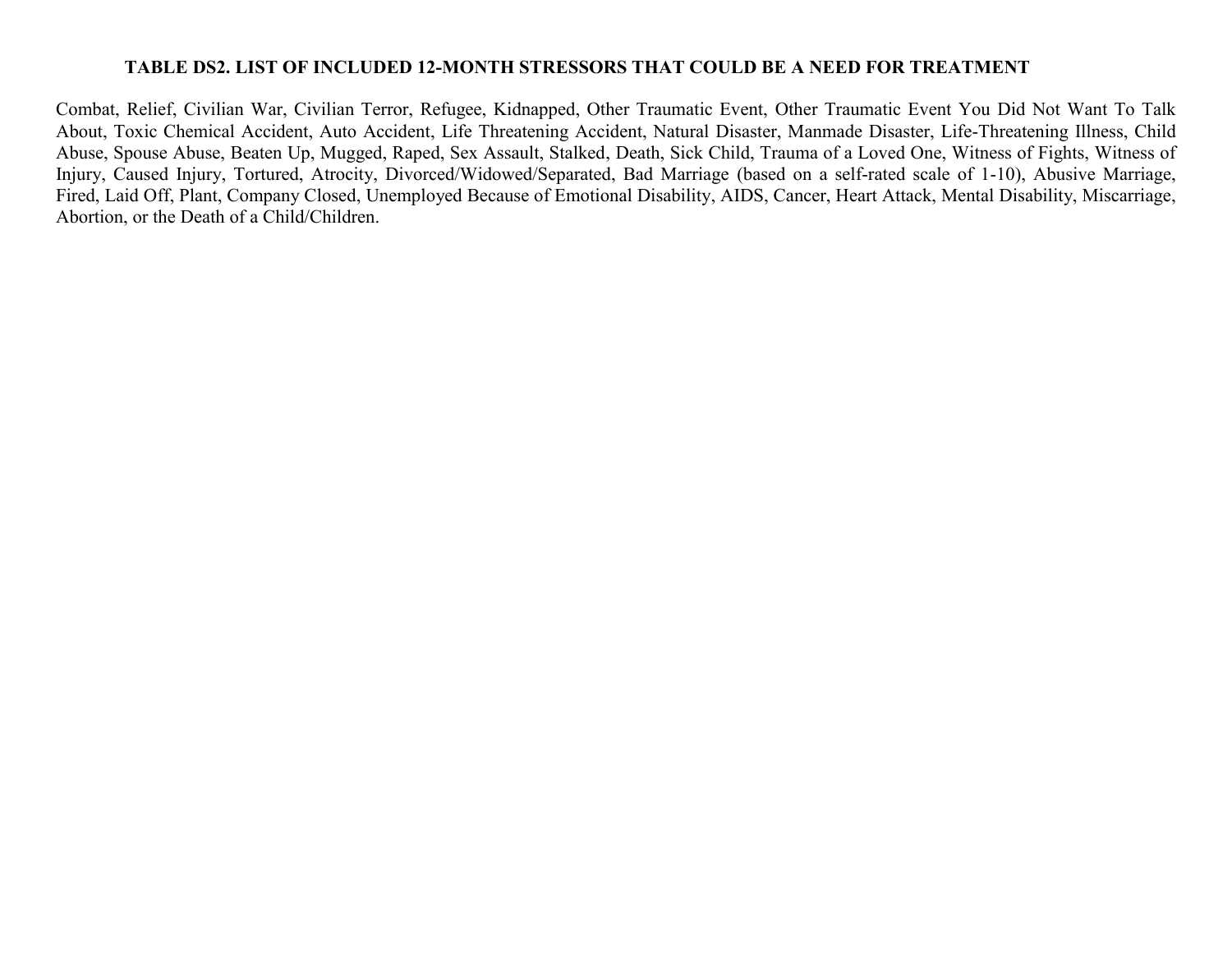### **TABLE DS3a. PATTERNS OF 12-MONTH TREATMENT AMONG RESPONDENTS WITH AND WITHOUT CIDI-3.0/DSM-IV MENTAL DISORDERS IN HIGH INCOME COUNTRIES**

| <b>Need Category</b>                                          | Unweighted | Prevalence | Treatment              | Unweighted       | <b>Distribution</b> | Mean      | <b>Distribution</b> |
|---------------------------------------------------------------|------------|------------|------------------------|------------------|---------------------|-----------|---------------------|
|                                                               | n          | $%$ (SE)   | (%)                    | <b>Treatment</b> | 0f                  | number    | -of                 |
|                                                               |            |            |                        | n                | <b>Treatment</b>    | of visits | visits              |
|                                                               |            |            |                        |                  | $%$ (SE)            | (SE)      | $%$ (SE)            |
| Any 12-month mental disorder                                  | 9.418      | 18.5(0.3)  | 35.9(0.6)              | 3.693            | 55.4(0.9)           | 11.4(0.4) | 66.7(1.6)           |
| Any lifetime mental disorder, without 12-month disorder       | 7.741      | 16.7(0.3)  | 13.8(0.5)              | 1.246            | 19.2(0.7)           | 7.9(0.5)  | 16.1(1.1)           |
| Any need for treatment without lifetime and 12-month disorder | 3.363      | 11.7(0.2)  | 12.1(0.7)              | 533              | 11.8(0.6)           | 6.6(0.6)  | 8.2(0.8)            |
| No need for treatment, no lifetime nor 12-month disorder      | 11.865     | 53.1(0.4)  | 3.1(0.2)               | 438              | 13.6(0.8)           | 6.2(0.9)  | 9.0(1.3)            |
|                                                               |            |            |                        |                  |                     |           |                     |
| Total                                                         | 32.387     | 100.0      | 12.0(0.2)              | 5910             | 100.0               |           | 100.0               |
|                                                               |            |            |                        |                  |                     |           |                     |
|                                                               |            |            | $\chi^2$ = 1,698.6, p- |                  |                     |           | $\chi^2$ = 18.6, p- |
|                                                               |            |            | value $\leq 0.001$     |                  |                     |           | value $\leq 0.001$  |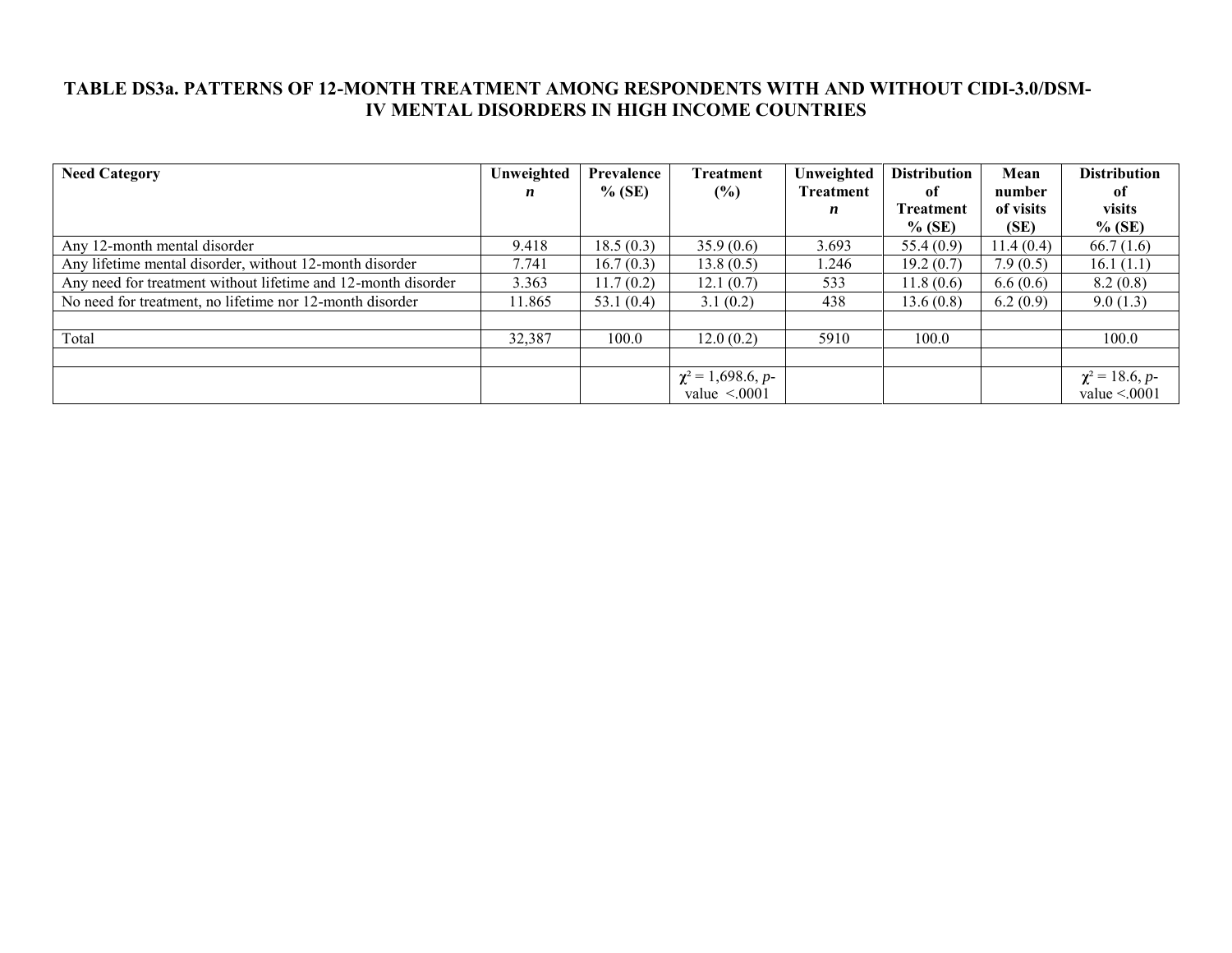#### **TABLE DS3b. PATTERNS OF 12-MONTH TREATMENT AMONG RESPONDENTS WITH AND WITHOUT CIDI-3.0/DSM-IV MENTAL DISORDERS IN MIDDLE INCOME COUNTRIES**

| <b>Need Category</b>                                          | Unweighted | Prevalence | <b>Treatment</b>     | Unweighted       | <b>Distribution</b> | Mean      | <b>Distribution</b>             |
|---------------------------------------------------------------|------------|------------|----------------------|------------------|---------------------|-----------|---------------------------------|
|                                                               | n          | $%$ (SE)   | (%)                  | <b>Treatment</b> | -of                 | number    | -of                             |
|                                                               |            |            |                      | n                | Treatment           | of visits | <b>Visits</b>                   |
|                                                               |            |            |                      |                  | $%$ (SE)            | (SE)      | $%$ (SE)                        |
| Any 12-month mental disorder                                  | 3.907      | 18.4(0.4)  | 21.5(0.8)            | 893              | 45.4(1.4)           | 7.0(0.5)  | 54.3(3.1)                       |
| Any lifetime mental disorder, without 12-month disorder       | 2,535      | 13.3(0.4)  | 11.3(0.8)            | 309              | 17.2(1.1)           | 5.2(0.9)  | 15.3(2.5)                       |
| Any need for treatment without lifetime and 12-month disorder | 2,044      | 14.0(0.4)  | 10.1(0.9)            | 253              | 16.2(1.3)           | 4.8(0.6)  | 13.3(1.9)                       |
| No need for treatment, no lifetime nor 12-month disorder      | 6,754      | 54.2(0.6)  | 3.4(0.3)             | 286              | 21.1(1.2)           | 4.7(0.7)  | 17.2(2.4)                       |
|                                                               |            |            |                      |                  |                     |           |                                 |
| Total                                                         | 15.240     | 100.0      | 8.7(0.3)             | 1,741            | 100.0               |           | 100.0                           |
|                                                               |            |            |                      |                  |                     |           |                                 |
|                                                               |            |            | $\chi^2$ = 516.5, p- |                  |                     |           | $\chi^2$ = 3.6, <i>p</i> -value |
|                                                               |            |            | value $\leq 0.001$   |                  |                     |           | $= 0.0140$                      |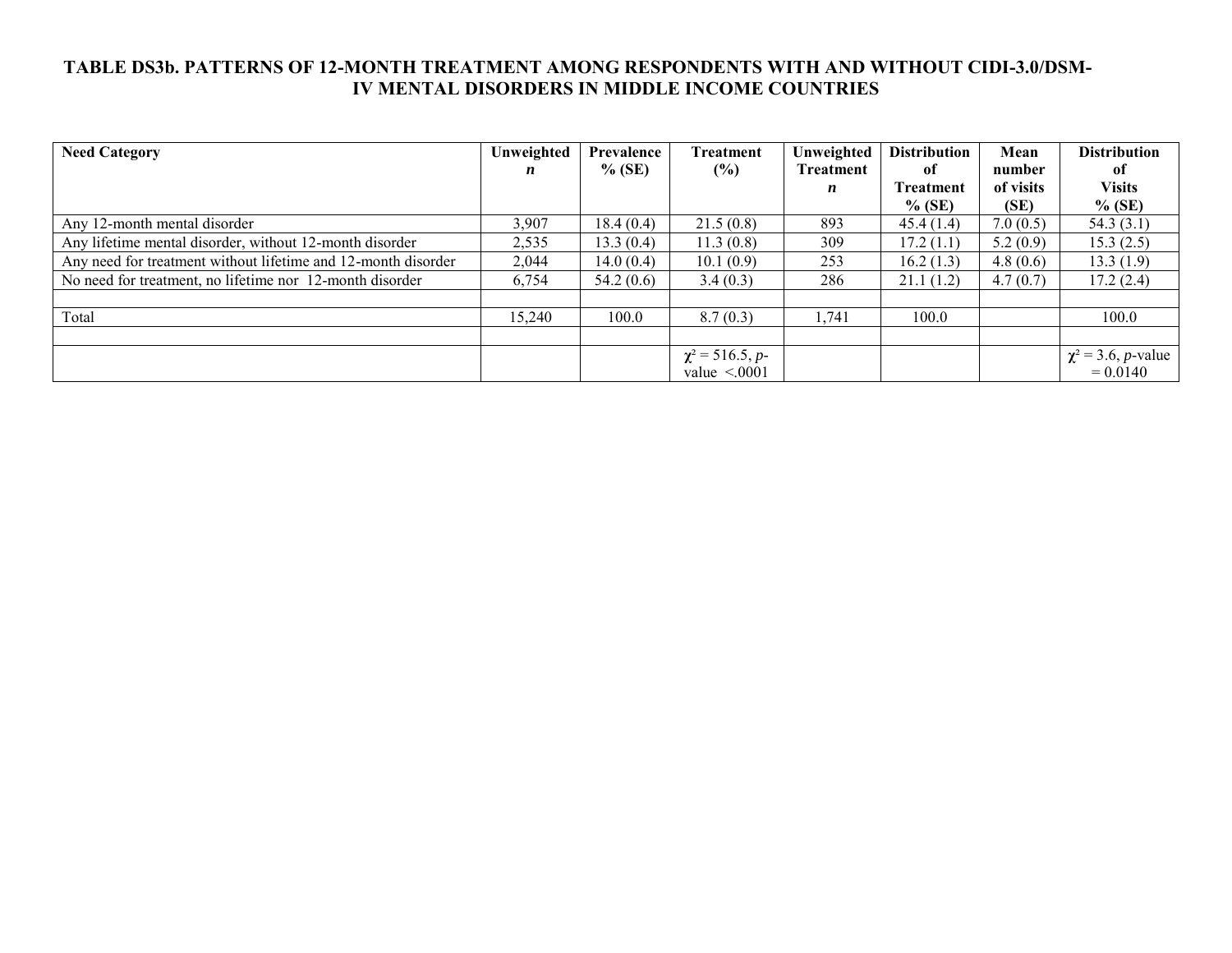### **TABLE DS3c. PATTERNS OF 12-MONTH TREATMENT AMONG RESPONDENTS WITH AND WITHOUT CIDI-3.0/DSM-IV MENTAL DISORDERS IN LOW INCOME COUNTRIES**

| <b>Need Category</b>                                          | Unweighted | Prevalence | <b>Treatment</b>     | Unweighted       | <b>Distribution</b> | Mean      | <b>Distribution</b>             |
|---------------------------------------------------------------|------------|------------|----------------------|------------------|---------------------|-----------|---------------------------------|
|                                                               | n          | $%$ (SE)   | (%)                  | <b>Treatment</b> | 0f                  | number    | -of                             |
|                                                               |            |            |                      | n                | <b>Treatment</b>    | of visits | visits                          |
|                                                               |            |            |                      |                  | $%$ (SE)            | (SE)      | $%$ (SE)                        |
| Any 12-month mental disorder                                  | 3,277      | 14.6(0.4)  | 11.6(0.9)            | 439              | 47.6(2.3)           | 6.2(0.8)  | 59.6 $(4.0)$                    |
| Any lifetime mental disorder, without 12-month disorder       | .904       | 9.2(0.3)   | 5.9(0.9)             | 141              | 15.3(1.3)           | 4.0(0.8)  | 12.4(2.5)                       |
| Any need for treatment without lifetime and 12-month disorder | 2,092      | 14.9(0.5)  | 4.1 $(0.6)$          | 119              | 17.0(1.8)           | 4.9(0.5)  | 17.0(2.1)                       |
| No need for treatment, no lifetime nor 12-month disorder      | 7,405      | 61.2(0.6)  | 1.2(0.2)             | 91               | 20.0(2.1)           | 2.7(0.4)  | 11.0(2.2)                       |
|                                                               |            |            |                      |                  |                     |           |                                 |
| Total                                                         | 14.678     | 100.0      | 3.6(0.2)             | 790              | 100.0               |           | 100.0                           |
|                                                               |            |            |                      |                  |                     |           |                                 |
|                                                               |            |            | $\chi^2$ = 148.2, p- |                  |                     |           | $\chi^2$ = 3.4, <i>p</i> -value |
|                                                               |            |            | value $\leq 0.001$   |                  |                     |           | $= 0.0194$                      |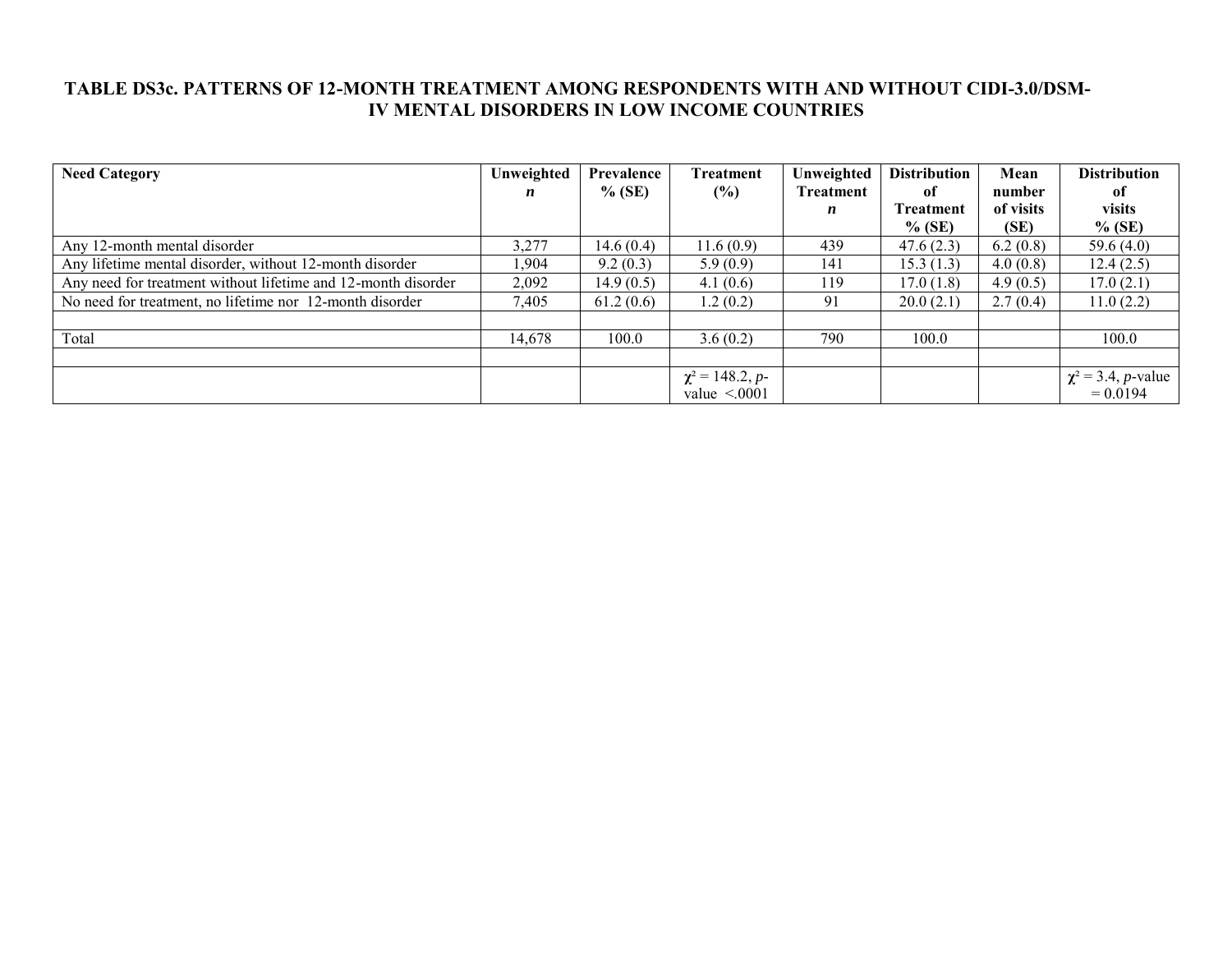# **TABLE DS4a. DISTRIBUTION OF VISITS BY PROVIDER FOR PATIENTS WHO VISITED A SPECIFIC PROVIDER AMONG PERSONS WITH AND WITHOUT CIDI-3.0/DSM-IV MENTAL DISORDERS, HIGH INCOME COUNTRIES (column**

**percentages)**

| <b>Need category</b>                                          | Psychiatrist | Other      | General   | Human     | Complementary      | Total     | Unweighted    |
|---------------------------------------------------------------|--------------|------------|-----------|-----------|--------------------|-----------|---------------|
|                                                               | $%$ (SE)     | mental     | medicine  | services  | and                |           | Number of     |
|                                                               |              | healthcare | $%$ (SE)  | $%$ (SE)  | <b>Alternative</b> |           | <b>Visits</b> |
|                                                               |              | $%$ (SE)   |           |           | Medicine           |           |               |
|                                                               |              |            |           |           | $%$ (SE)           |           |               |
| Any 12-month mental disorder                                  | 71.7(2.9)    | 67.4(2.1)  | 66.5(1.6) | 62.7(5.2) | 67.8(4.9)          | 67.8(1.6) | 5540          |
| Any lifetime mental disorder, without 12-month disorder       | 13.7(2.3)    | 16.9(1.6)  | 14.2(0.9) | 11.4(2.0) | 19.1(3.5)          | 15.9(1.1) | 1590          |
| Any need for treatment without lifetime and 12-month disorder | 10.0(1.7)    | 6.8(1.2)   | 9.4(0.9)  | 7.2(2.1)  | 7.3(2.2)           | 8.0(0.8)  | 676           |
| No need for treatment, no lifetime nor 12-month disorder      | 4.6(1.1)     | 8.8(1.5)   | 9.9(1.4)  | 18.7(6.2) | 5.8(3.2)           | 8.3(1.2)  | 504           |
|                                                               |              |            |           |           |                    |           |               |
| Total                                                         | 100          | 100        | 100       | 100       | 100                | 100       | 8310          |
|                                                               |              |            |           |           |                    |           |               |
| $\chi^2 = 28.7, p = 0.049$                                    |              |            |           |           |                    |           |               |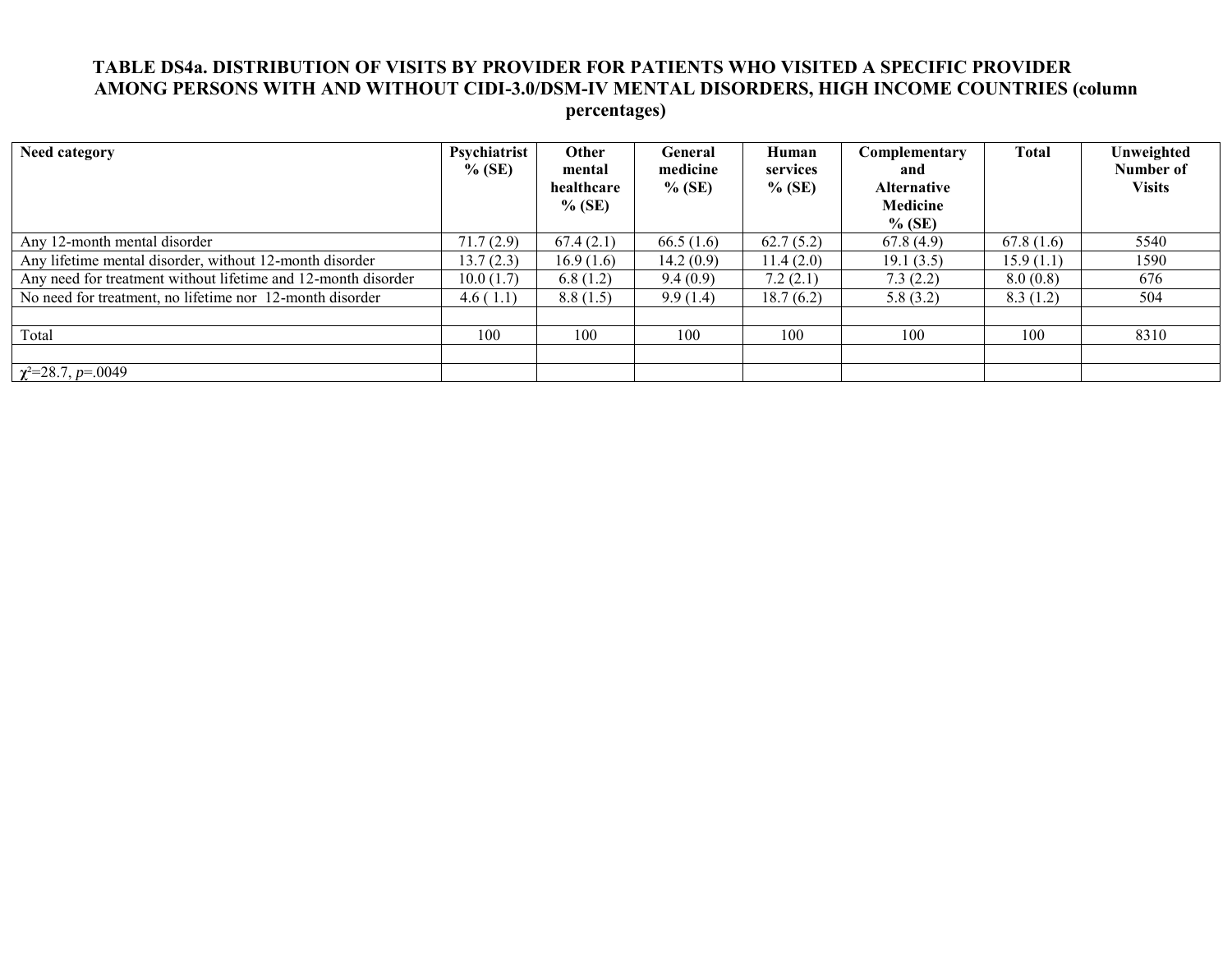# **TABLE DS4b. DISTRIBUTION OF VISITS BY PROVIDER FOR PATIENTS WHO VISITED A SPECIFIC PROVIDER AMONG PERSONS WITH AND WITHOUT CIDI-3.0/DSM-IV MENTAL DISORDERS, MIDDLE INCOME COUNTRIES (column**

**percentages)**

| Need category                                                 | Psychiatrist | <b>Other</b> | General   | Human     | <b>Complementary</b> | Total      | Unweighted    |
|---------------------------------------------------------------|--------------|--------------|-----------|-----------|----------------------|------------|---------------|
|                                                               | $%$ (SE)     | mental       | medicine  | services  | and                  |            | Number of     |
|                                                               |              | healthcare   | $%$ (SE)  | $%$ (SE)  | <b>Alternative</b>   |            | <b>Visits</b> |
|                                                               |              | $%$ (SE)     |           |           | Medicine             |            |               |
|                                                               |              |              |           |           | $%$ (SE)             |            |               |
| Any 12-month mental disorder                                  | 74.4(5.0)    | 62.6(8.1)    | 40.3(3.6) | 43.9(6.9) | 43.0(10.6)           | 52.5(3.9)  | 1166          |
| Any lifetime mental disorder, without 12-month disorder       | 9.1(1.8)     | 11.1(3.7)    | 20.5(5.8) | 21.7(5.6) | 42.6(11.2)           | 21.9(4.0)  | 383           |
| Any need for treatment without lifetime and 12-month disorder | 14.3(4.9)    | 3.4(1.2)     | 16.3(2.4) | 14.9(3.6) | 6.8(3.1)             | 11.1 (1.7) | 318           |
| No need for treatment, no lifetime nor 12-month disorder      | 2.1(0.6)     | 22.9(8.6)    | 22.8(2.6) | 19.4(4.7) | 7.6(2.6)             | 14.5(2.2)  | 336           |
|                                                               |              |              |           |           |                      |            |               |
| Total                                                         | 100          | 100          | 100       | 100       | 100                  |            | 2203          |
|                                                               |              |              |           |           |                      |            |               |
| $\chi^2=116.2, p<.0001$                                       |              |              |           |           |                      |            |               |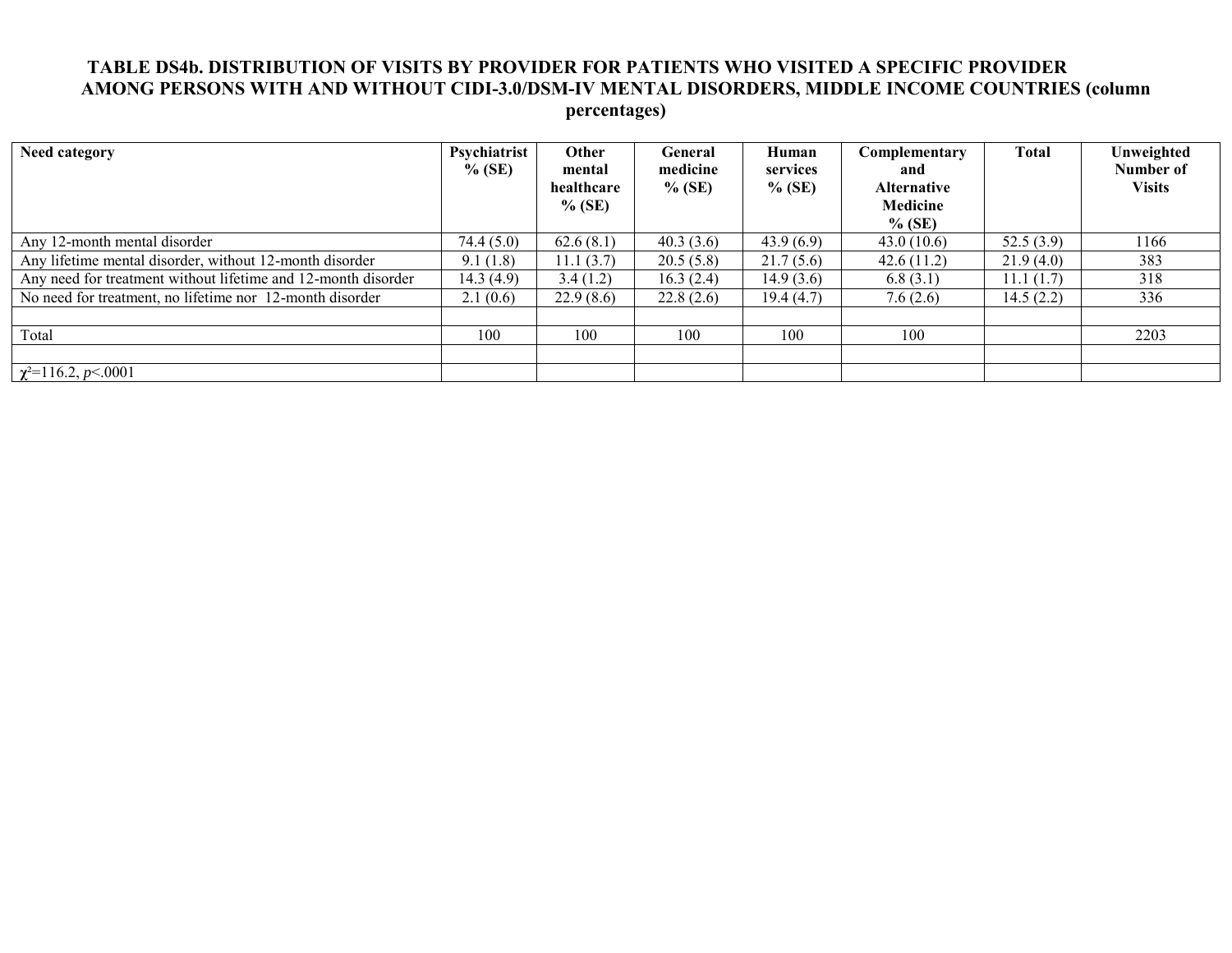# **TABLE DS4c. DISTRIBUTION OF VISITS BY PROVIDER FOR PATIENTS WHO VISITED A SPECIFIC PROVIDER AMONG PERSONS WITH AND WITHOUT CIDI-3.0/DSM-IV MENTAL DISORDERS, LOW INCOME COUNTRIES (column**

**percentages)**

| <b>Need category</b>                                          | Psychiatrist | Other      | General   | Human     | Complementary      | Total     | Unweighted    |
|---------------------------------------------------------------|--------------|------------|-----------|-----------|--------------------|-----------|---------------|
|                                                               | $%$ (SE)     | mental     | medicine  | services  | and                |           | Number of     |
|                                                               |              | healthcare | $%$ (SE)  | $%$ (SE)  | <b>Alternative</b> |           | <b>Visits</b> |
|                                                               |              | $%$ (SE)   |           |           | Medicine           |           |               |
|                                                               |              |            |           |           | $%$ (SE)           |           |               |
| Any 12-month mental disorder                                  | 71.8(5.3)    | 59.6(7.8)  | 55.1(3.5) | 53.8(9.4) | 61.4(9.4)          | 62.4(3.7) | 519           |
| Any lifetime mental disorder, without 12-month disorder       | 5.7(2.4)     | 22.3(7.4)  | 12.9(1.8) | 20.1(8.9) | 10.5(2.8)          | 11.7(2.2) | 160           |
| Any need for treatment without lifetime and 12-month disorder | 21.5(4.2)    | 10.0(2.7)  | 17.6(3.3) | 3.8(1.2)  | 17.8(6.9)          | 16.1(2.0) | 139           |
| No need for treatment, no lifetime nor 12-month disorder      | 0.9(0.3)     | 8.1(2.4)   | 14.4(2.9) | 22.3(7.3) | 10.3(4.5)          | 9.8(1.9)  | 96            |
|                                                               |              |            |           |           |                    |           |               |
| Total                                                         | 100          | 100        | 100       | 100       | 100                |           | 914           |
|                                                               |              |            |           |           |                    |           |               |
| $\chi^2 = 75.9, p < 0001$                                     |              |            |           |           |                    |           |               |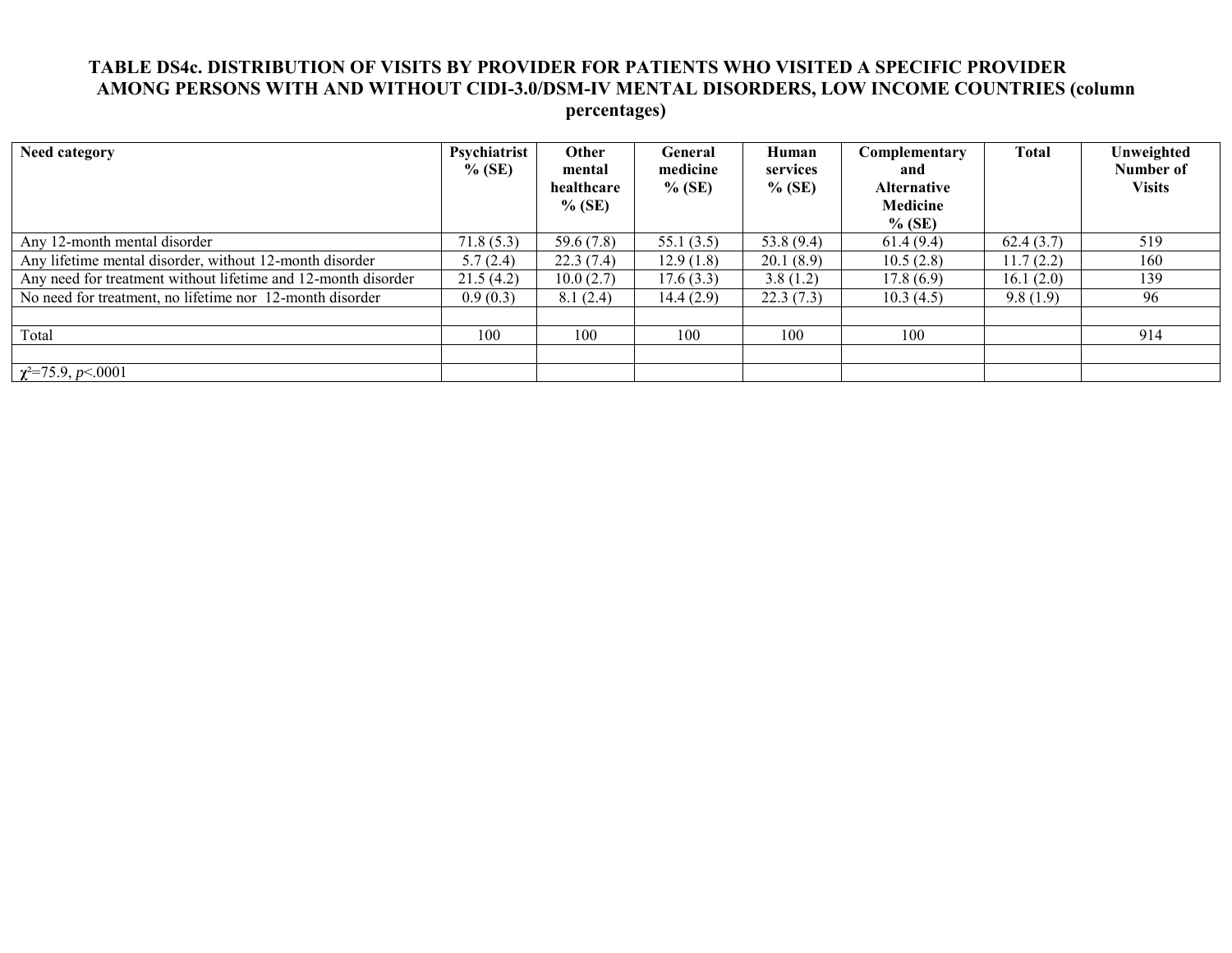## **TABLE DS4a(bis). DISTRIBUTION OF VISITS BY PROVIDER FOR PATIENTS WHO VISITED A SPECIFIC PROVIDER AMONG PERSONS WITH AND WITHOUT CIDI-3.0/DSM-IV MENTAL DISORDERS, HIGH INCOME COUNTRIES**

| Need category                                                 | Psychiatrist<br>$%$ (SE) | Other<br>mental<br>healthcare<br>$%$ (SE) | General<br>medicine<br>$%$ (SE) | Human<br>services<br>$%$ (SE) | Complementary<br>and<br><b>Alternative</b><br>Medicine<br>$%$ (SE) | <b>Total</b><br>(%) | Unweighted<br>Number of<br><b>Visits</b> |
|---------------------------------------------------------------|--------------------------|-------------------------------------------|---------------------------------|-------------------------------|--------------------------------------------------------------------|---------------------|------------------------------------------|
| Any 12-month mental disorder                                  | 19.3(1.4)                | 32.2(1.7)                                 | 18.3(0.9)                       | 7.0(0.7)                      | 23.2(2.2)                                                          | 100                 | 5540                                     |
| Any lifetime mental disorder, without 12-month disorder       | 15.6(3.2)                | 34.4(2.7)                                 | 16.7(1.5)                       | 5.4(0.8)                      | 27.9(4.4)                                                          | 100                 | 1590                                     |
| Any need for treatment without lifetime and 12-month disorder | 22.7(3.6)                | 27.4(4.0)                                 | 22.0(2.6)                       | 6.8(1.8)                      | 21.1(5.5)                                                          | 100                 | 676                                      |
| No need for treatment, no lifetime nor 12-month disorder      | 10.2(2.3)                | 34.4(5.6)                                 | 22.3(3.6)                       | 17.1(6.2)                     | 16.1(8.1)                                                          | 100                 | 504                                      |
|                                                               |                          |                                           |                                 |                               |                                                                    |                     |                                          |
| Total                                                         | 18.2(1.1)                | 32.3(1.5)                                 | 18.7(0.7)                       | 7.6(0.8)                      | 23.2(2.0)                                                          | 100                 | 8310                                     |
|                                                               |                          |                                           |                                 |                               |                                                                    |                     |                                          |
| $\chi^2 = 28.7, p = 0.049$                                    |                          |                                           |                                 |                               |                                                                    |                     |                                          |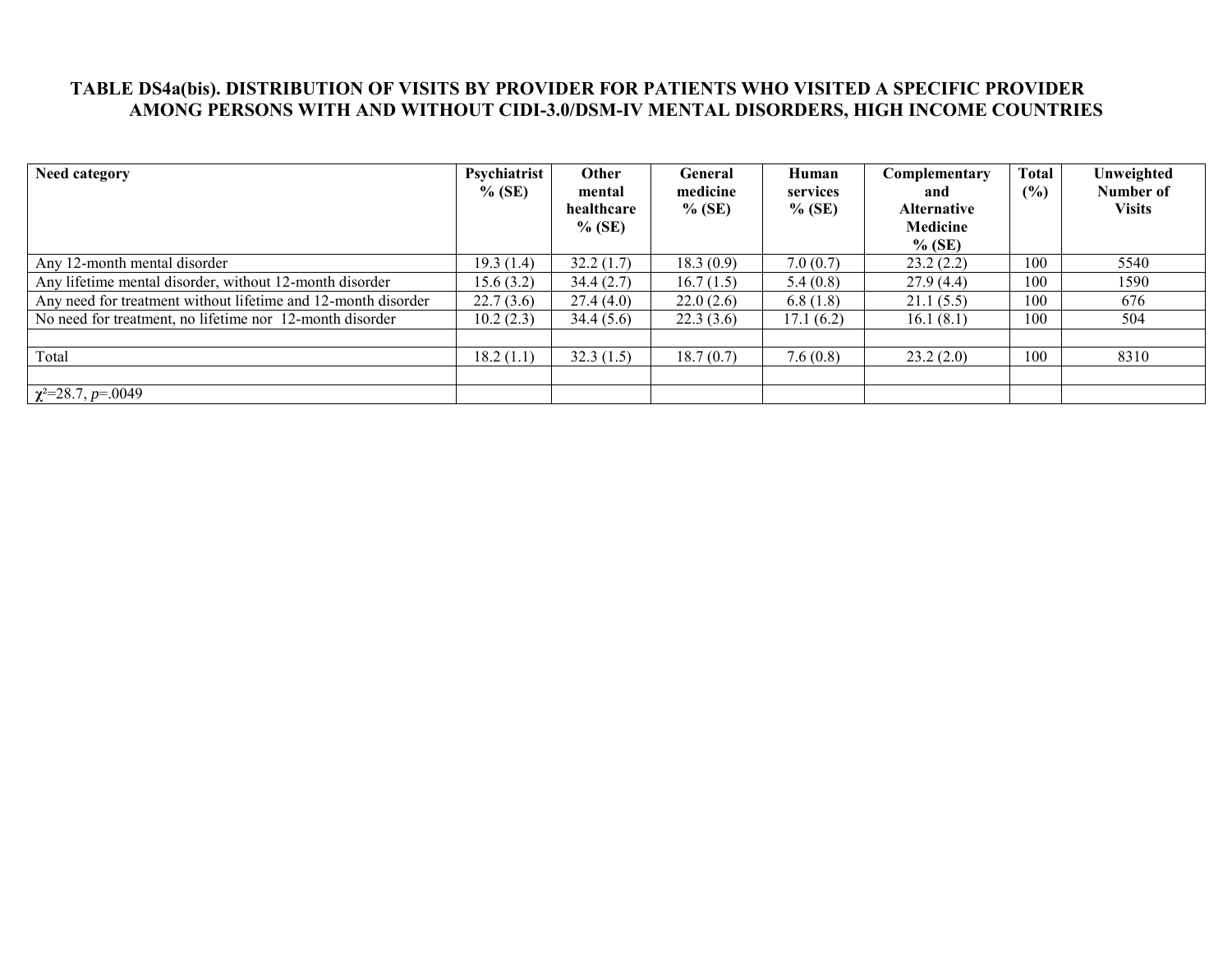#### **TABLE DS4b(bis). DISTRIBUTION OF VISITS BY PROVIDER FOR PATIENTS WHO VISITED A SPECIFIC PROVIDER AMONG PERSONS WITH AND WITHOUT CIDI-3.0/DSM-IV MENTAL DISORDERS, MIDDLE INCOME COUNTRIES**

| Need category                                                 | Psychiatrist<br>$%$ (SE) | Other<br>mental<br>healthcare<br>$%$ (SE) | General<br>medicine<br>$%$ (SE) | Human<br>services<br>$%$ (SE) | Complementary<br>and<br><b>Alternative</b><br>Medicine | <b>Total</b><br>$(\%)$ | Unweighted<br>Number of<br><b>Visits</b> |
|---------------------------------------------------------------|--------------------------|-------------------------------------------|---------------------------------|-------------------------------|--------------------------------------------------------|------------------------|------------------------------------------|
|                                                               |                          |                                           |                                 |                               | $%$ (SE)                                               |                        |                                          |
| Any 12-month mental disorder                                  | 29.8(3.5)                | 21.5(2.1)                                 | 20.5(2.0)                       | 8.3(1.9)                      | 19.8(4.7)                                              | 100                    | 1166                                     |
| Any lifetime mental disorder, without 12-month disorder       | 8.8(2.3)                 | 9.1(3.6)                                  | 25.1(8.1)                       | 9.9(2.7)                      | 47.1(10.1)                                             | 100                    | 383                                      |
| Any need for treatment without lifetime and 12-month disorder | 27.1(7.5)                | 5.6(1.9)                                  | 39.3(5.3)                       | 13.3(3.2)                     | 14.8(5.7)                                              | 100                    | 318                                      |
| No need for treatment, no lifetime nor 12-month disorder      | 3.1(0.9)                 | 28.6(9.5)                                 | 42.3(6.6)                       | 13.3(3.5)                     | 12.7(3.5)                                              | 100                    | 336                                      |
|                                                               |                          |                                           |                                 |                               |                                                        |                        |                                          |
| Total                                                         | 21(2.3)                  | 18.1(2)                                   | 26.7(2.3)                       | 9.9(1.3)                      | 24.2(3.8)                                              | 100                    | 2203                                     |
|                                                               |                          |                                           |                                 |                               |                                                        |                        |                                          |
| $\chi^2=116.2, p<.0001$                                       |                          |                                           |                                 |                               |                                                        |                        |                                          |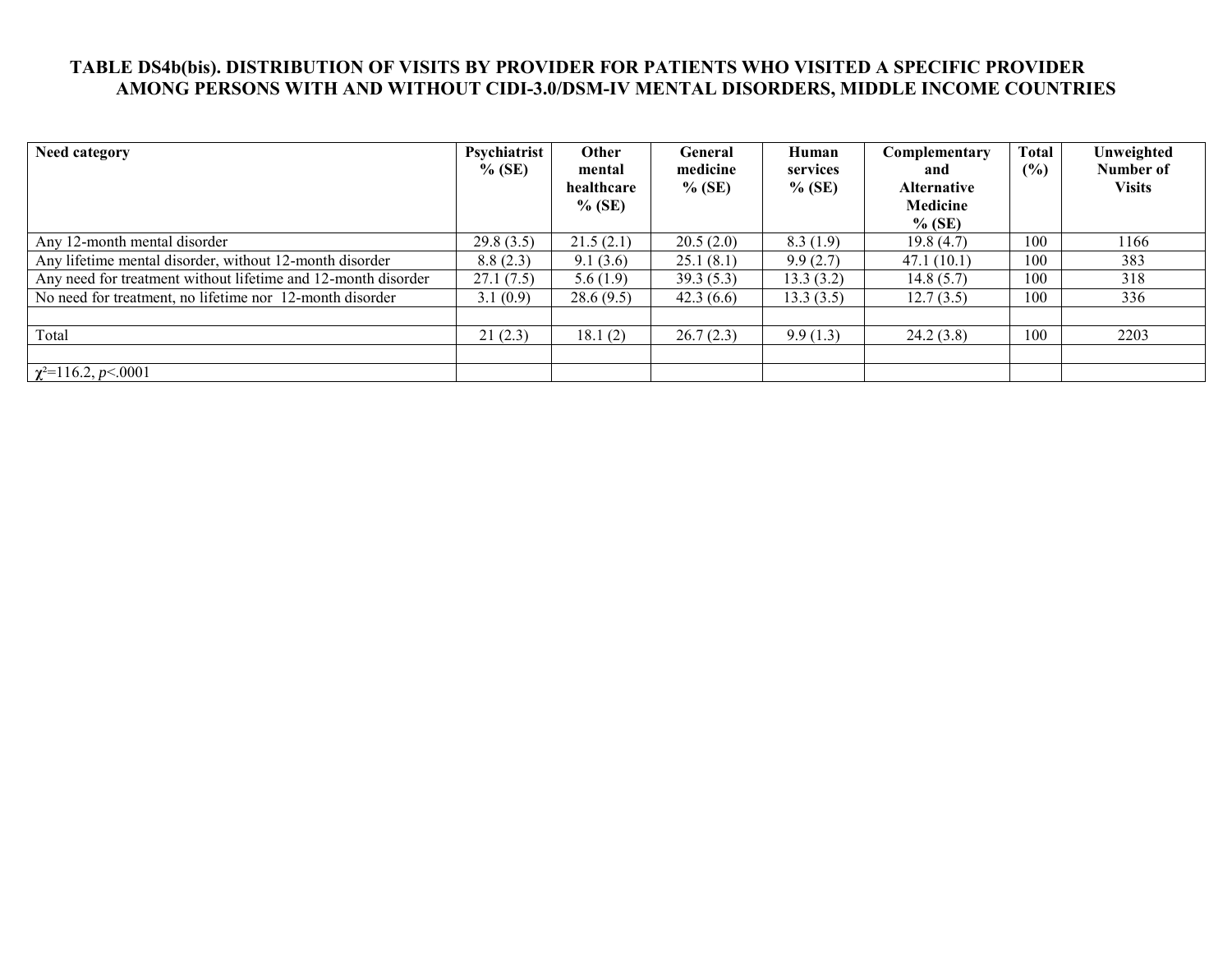### **TABLE DS4c(bis). DISTRIBUTION OF VISITS BY PROVIDER FOR PATIENTS WHO VISITED A SPECIFIC PROVIDER AMONG PERSONS WITH AND WITHOUT CIDI-3.0/DSM-IV MENTAL DISORDERS, LOW INCOME COUNTRIES**

| <b>Need category</b>                                          | Psychiatrist<br>$%$ (SE) | Other<br>mental<br>healthcare<br>$%$ (SE) | General<br>medicine<br>$%$ (SE) | Human<br>services<br>$%$ (SE) | Complementary<br>and<br><b>Alternative</b><br>Medicine<br>$%$ (SE) | <b>Total</b><br>(%) | Unweighted<br>Number of<br><b>Visits</b> |
|---------------------------------------------------------------|--------------------------|-------------------------------------------|---------------------------------|-------------------------------|--------------------------------------------------------------------|---------------------|------------------------------------------|
| Any 12-month mental disorder                                  | 42.9(6.1)                | 5.9(1.7)                                  | 19.8(2.7)                       | 15.7(3.5)                     | 15.7(4.7)                                                          | 100                 | 519                                      |
| Any lifetime mental disorder, without 12-month disorder       | 18.2 (6.6)               | 11.7(4.2)                                 | 24.6(5.1)                       | 31.3(11.6)                    | 14.2(3.3)                                                          | 100                 | 160                                      |
| Any need for treatment without lifetime and 12-month disorder | 49.8(5.5)                | 3.8(1.3)                                  | 24.5(4.9)                       | 4.3(1.1)                      | 17.6(6.0)                                                          | 100                 | 139                                      |
| No need for treatment, no lifetime nor 12-month disorder      | 3.5(1.1)                 | 5.1(1.5)                                  | 32.9(7.1)                       | 41.7(9.9)                     | 16.8(6.2)                                                          | 100                 | 96                                       |
|                                                               |                          |                                           |                                 |                               |                                                                    |                     |                                          |
| Total                                                         | 37.3(4.3)                | 6.2(1.3)                                  | 22.4(2.5)                       | 18.2(3)                       | 15.9(3.2)                                                          | 100                 | 914                                      |
|                                                               |                          |                                           |                                 |                               |                                                                    |                     |                                          |
| $\chi^2 = 71.4, p < 0001$                                     |                          |                                           |                                 |                               |                                                                    |                     |                                          |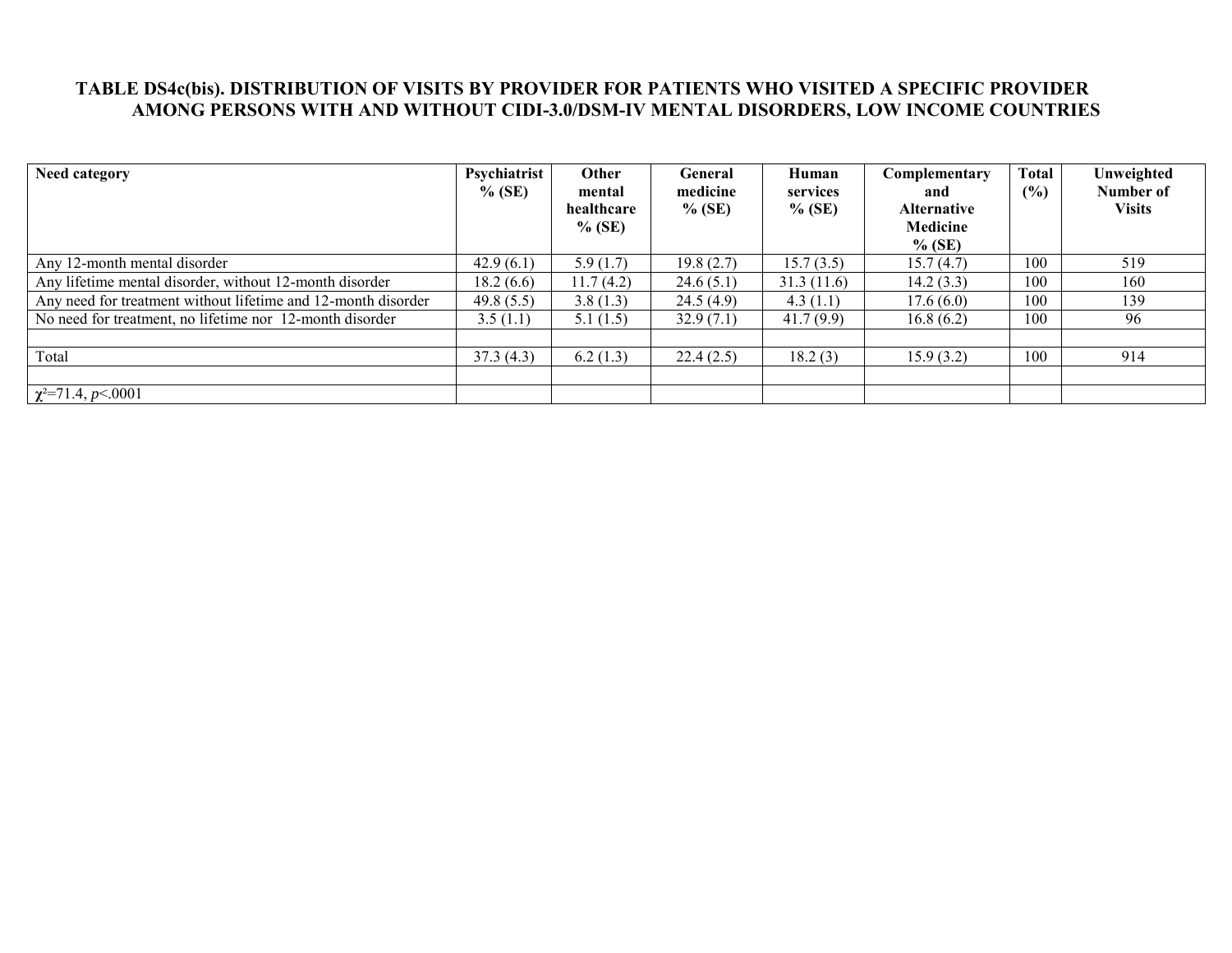### **TABLE DS5. PREDICTORS OF 12-MONTH SERVICE USE FOR MENTAL DISORDERS OR EMOTIONAL PROBLEMS AMONG RESPONDENTS WITHOUT 12-MONTH CIDI-3.0/DSM-IV MENTAL DISORDERS, DISAGGREGATED BY INCOME CATEGORIES**

|                                         |                                                     | <b>HIGH INCOME</b><br><b>COUNTRIES</b>                                         | <b>MIDDLE INCOME</b><br><b>COUNTRIES</b> |             | <b>LOW INCOME</b><br><b>COUNTRIES</b> |             |
|-----------------------------------------|-----------------------------------------------------|--------------------------------------------------------------------------------|------------------------------------------|-------------|---------------------------------------|-------------|
|                                         | Respondents<br>with lifetime<br>mental<br>disorders | Respondents<br>without mental<br>disorders but with<br>a need for<br>treatment |                                          |             |                                       |             |
| <b>Predictors</b>                       | OR (95% CI)                                         | OR (95% CI)                                                                    | OR (95% CI)                              | OR (95% CI) | OR (95% CI)                           | OR (95% CI) |
| Lifetime bipolar disorder               |                                                     |                                                                                |                                          |             |                                       |             |
| Yes                                     | $1.7(1.1-2.5)$                                      |                                                                                | $2.2(0.9-5.1)$                           |             | $1.0(0.3-3.8)$                        |             |
| N <sub>o</sub>                          | $1.0$ (REF)                                         |                                                                                | $1.0$ (REF)                              |             | $1.0$ (REF)                           |             |
| $\chi^2$ , <i>p</i> -value              | $\chi$ <sup>2=6.8</sup> , p=.009                    | $\cdot$                                                                        | $\chi^{2=3.0, p=.082}$                   |             | $\chi^{2}$ =0.0, p=.991               |             |
| Lifetime depression/dysthymia           |                                                     |                                                                                |                                          |             |                                       |             |
| Yes                                     | $1.6(1.3-2.0)$                                      |                                                                                | $1.7(1.2-2.4)$                           |             | $2.3(1.2-4.1)$                        |             |
| No                                      | $1.0$ (REF)                                         |                                                                                | $1.0$ (REF)                              |             | $1.0$ (REF)                           |             |
| $\chi^2$ , <i>p</i> -value              | $\chi$ <sup>2=24.9</sup> , p<.001                   |                                                                                | $\chi^{2=8.4, p=.004}$                   |             | $\chi$ <sup>2=7.1</sup> , p=.008      |             |
| Lifetime anxiety disorder               |                                                     |                                                                                |                                          |             |                                       |             |
| 1 Lifetime anxiety disorder             | $1.1(0.9-1.4)$                                      |                                                                                | $1.4(0.9-2.0)$                           |             | $3.4(1.5-7.5)$                        |             |
| $>$ 2 lifetime anxiety disorders        | $1.9(1.4-2.5)$                                      |                                                                                | $1.1(0.5-2.5)$                           |             | $5.3(2.1-13.4)$                       |             |
| No lifetime anxiety disorder            | $1.0$ (REF)                                         |                                                                                | $1.0$ (REF)                              |             | $1.0$ (REF)                           |             |
| $\chi^2$ , p-value                      | $\chi$ <sup>2</sup> =15.4, p<.001                   |                                                                                | $\chi$ <sup>2=2.7</sup> , p=.255         |             | $\chi$ <sup>2</sup> =15.2, p < 001    |             |
| Lifetime behavioural disorder           |                                                     |                                                                                |                                          |             |                                       |             |
| 1 lifetime behavioural disorder         | $1.3(0.9-1.8)$                                      |                                                                                | $0.9(0.5-1.6)$                           |             | $1.8(0.9-3.8)$                        |             |
| $>$ 2 lifetime behavioural disorders    | $1.3(0.7-2.4)$                                      |                                                                                | $0.4(0.1-1.9)$                           |             | $0.0(0.0-0.0)$                        |             |
| No lifetime behavioural disorder        | $1.0$ (REF)                                         |                                                                                | $1.0$ (REF)                              |             | $1.0$ (REF)                           |             |
| $\chi^2$ , <i>p</i> -value              | $\chi$ <sup>2=2.6</sup> , p=.274                    | $\cdot$                                                                        | $\chi$ <sup>2</sup> =1.5, p=.472         | $\sim$      | $\chi$ <sup>2</sup> =158.9, p < 001   |             |
| Lifetime substance disorder             |                                                     |                                                                                |                                          |             |                                       |             |
| Lifetime substance abuse disorder       | $1.0(0.7-1.3)$                                      |                                                                                | $1.4(0.9-2.2)$                           |             | $1.5(0.7-3.3)$                        |             |
| Lifetime substance dependence disorder  | $0.9(0.6-1.3)$                                      |                                                                                | $1.6(0.9-2.9)$                           |             | $4.1(1.6-10.6)$                       |             |
| No lifetime substance disorder          | $1.0$ (REF)                                         |                                                                                | $1.0$ (REF)                              |             | $1.0$ (REF)                           |             |
| $\chi^2$ , <i>p</i> -value              | $\chi$ <sup>2=0.6</sup> , p=.754                    |                                                                                | $\chi^{2=3.1, p=.210}$                   |             | $\chi$ <sup>2=8.5</sup> , p=.014      |             |
| Recency of the lifetime mental disorder |                                                     |                                                                                |                                          |             |                                       |             |
| 1 Year                                  | $2.1(1.5-2.8)$                                      |                                                                                | $1.2(0.7-1.9)$                           |             | $1.0(0.4-2.3)$                        |             |
| 2-4 Years                               | $1.7(1.4-2.2)$                                      |                                                                                | $1.1(0.8-1.6)$                           |             | $1.8(1.0-3.3)$                        |             |
| 5-9 Years                               | $1.2(1.0-1.5)$                                      |                                                                                | $0.9(0.5-1.4)$                           |             | $1.3(0.6-2.8)$                        |             |
| $10+Years$                              | $1.0$ (REF)                                         |                                                                                | $1.0$ (REF)                              |             | $1.0$ (REF)                           |             |
| $\chi^2$ , <i>p</i> -value              | $\chi$ <sup>2=33.1</sup> , p<.001                   |                                                                                | $\chi$ <sup>2</sup> =1.2, p=.763         |             | $\chi$ <sup>2=4.8</sup> , p=.184      |             |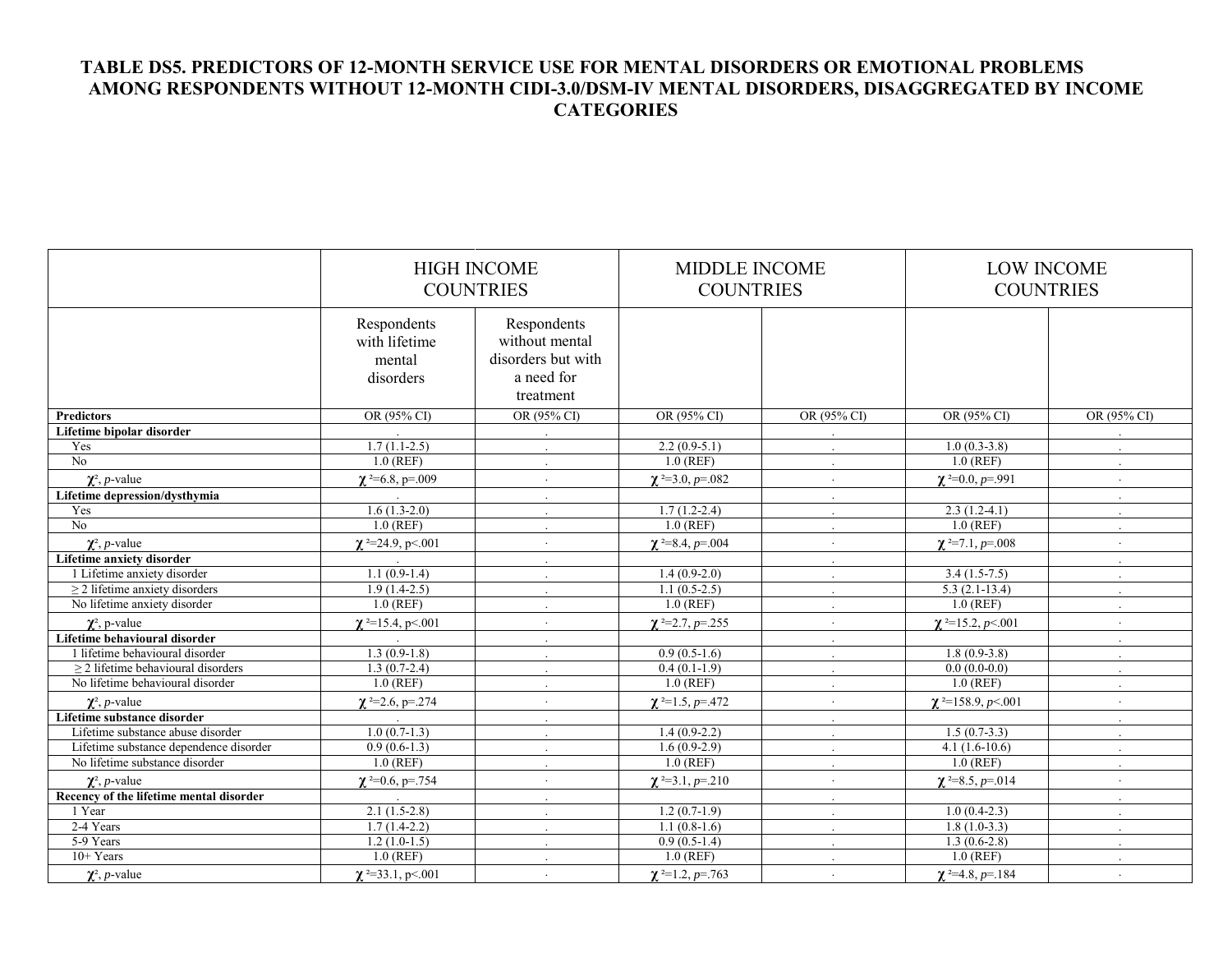| Subthreshold mental disorders              |                                     |                                           |                                     |                                           |                                     |                                      |
|--------------------------------------------|-------------------------------------|-------------------------------------------|-------------------------------------|-------------------------------------------|-------------------------------------|--------------------------------------|
| 1 Subthreshold mental disorder             | $1.8(1.4-2.2)$                      | $4.0(3.2-5.0)$                            | $2.0(1.4-3.0)$                      | $1.8(1.3-2.5)$                            | $\overline{1.6}$ (0.8-2.9)          | $2.5(1.5-4.1)$                       |
| $\geq$ 2 subthreshold mental disorders     | $2.6(1.9-3.7)$                      | $7.4(5.1-10.9)$                           | $3.3(1.7-6.7)$                      | $1.9(0.8-4.4)$                            | $0.8(0.2-2.9)$                      | $4.8(2.0-11.3)$                      |
| No subthreshold disorders                  | $1.0$ (REF)                         | $1.0$ (REF)                               | $1.0$ (REF)                         | $1.0$ (REF)                               | $1.0$ (REF)                         | $1.0$ (REF)                          |
| $\chi^2$ , <i>p</i> -value                 | $\chi$ <sup>2=45.3</sup> , p < 001  | $\chi$ <sup>2</sup> =214.9, p <.001       | $\chi$ <sup>2=21.2</sup> , p < 001  | $\chi$ <sup>2=13.2</sup> , p < 001        | $\chi$ <sup>2=2.3</sup> , p=.324    | $\chi$ <sup>2</sup> =19.8, p<.001    |
| Lifetime mental health hospitalization     |                                     |                                           |                                     |                                           |                                     |                                      |
| Yes                                        | $3.4(2.8-4.2)$                      | $14.0(9.8-20.0)$                          | $6.6(4.1-10.6)$                     | $12.4(8.0-19.3)$                          | $6.9(3.4-13.9)$                     | $23.1(11.4-46.6)$                    |
| No                                         | $1.0$ (REF)                         | $1.0$ (REF)                               | $1.0$ (REF)                         | $1.0$ (REF)                               | $1.0$ (REF)                         | $1.0$ (REF)                          |
| $\chi^2$ , <i>p</i> -value                 | $\chi$ <sup>2</sup> =135.6, p < 001 | $\chi$ <sup>2</sup> =208.2, p < 001       | $\chi$ <sup>2=60.5</sup> , p < 001  | $\chi$ <sup>2</sup> =123.2, p < 001       | $\chi$ <sup>2=29.2</sup> , p < 001  | $\chi$ <sup>2=76.4</sup> , p < 001   |
| Any psychosocial stressor in the past year |                                     |                                           |                                     |                                           |                                     |                                      |
| Yes                                        | $1.9(1.5-2.3)$                      | $2.1(1.7-2.6)$                            | $1.4(1.0-1.9)$                      | $2.4(1.9-3.1)$                            | $1.6(0.8-3.2)$                      | $1.7(0.9-3.4)$                       |
| No                                         | $1.0$ (REF)                         | $1.0$ (REF)                               | $1.0$ (REF)                         | $1.0$ (REF)                               | $1.0$ (REF)                         | $1.0$ (REF)                          |
| $\chi^2$ , <i>p</i> -value                 | $\chi$ <sup>2</sup> =39.8, p < 001  | $\chi$ <sup>2</sup> =41.7, p < 001        | $\chi$ <sup>2</sup> =4.5, p=.033    | $\chi$ <sup>2</sup> =48.7, p < 001        | $\chi$ <sup>2=1.6</sup> , p=.206    | $\chi$ <sup>2=2.4</sup> , p=.120     |
| Any suicidality in the past year           |                                     |                                           |                                     |                                           |                                     |                                      |
| Yes                                        | $1.6(1.0-2.5)$                      | $3.5(2.3-5.1)$                            | $1.2(0.7-1.9)$                      | $1.7(1.1-2.7)$                            | $1.3(0.6-2.9)$                      | $3.3(1.9-5.6)$                       |
| No                                         | $1.0$ (REF)                         | $1.0$ (REF)                               | $1.0$ (REF)                         | $1.0$ (REF)                               | $1.0$ (REF)                         | $1.0$ (REF)                          |
| $\chi^2$ , <i>p</i> -value                 | $\chi$ <sup>2=3.8</sup> , p=.051    | $\chi$ <sup>2=38.9</sup> , p < 001        | $\chi^2$ =0.4, p=.533               | $\chi$ <sup>2=5.3</sup> , p=.021          | $\chi$ <sup>2=0.5</sup> , p=.482    | $\chi$ <sup>2=17.7, p &lt; 001</sup> |
| <b>Sex</b>                                 |                                     |                                           |                                     |                                           |                                     |                                      |
| Female                                     | $1.5(1.3-1.8)$                      | $1.6(1.4-2.0)$                            | $1.5(1.0-2.1)$                      | $1.7(1.3-2.1)$                            | $1.6(0.9-2.9)$                      | $1.3(0.8-2.1)$                       |
| Male                                       | $1.0$ (REF)                         | $1.0$ (REF)                               | $1.0$ (REF)                         | $1.0$ (REF)                               | $1.0$ (REF)                         | $1.0$ (REF)                          |
| $\chi^2$ , <i>p</i> -value                 | $\chi$ <sup>2=22.4</sup> , p < 001  | $\chi$ <sup>2=29.2</sup> , <i>p</i> < 001 | $\chi$ <sup>2</sup> =4.4, p=.035    | $\chi$ <sup>2=16.0</sup> , <i>p</i> < 001 | $\chi$ <sup>2=3.0</sup> , p=.083    | $\chi$ <sup>2=1.5</sup> , p=.226     |
| <b>Income</b>                              |                                     |                                           |                                     |                                           |                                     |                                      |
| Low                                        | $0.7(0.6-1.0)$                      | $0.7(0.5-0.9)$                            | $1.4(0.9-2.1)$                      | $1.3(0.9-1.7)$                            | $2.2(1.0-5.0)$                      | $1.3(0.8-2.3)$                       |
| Low Average                                | $0.9(0.7-1.2)$                      | $0.7(0.6-1.0)$                            | $0.8(0.5-1.2)$                      | $1.1(0.7-1.5)$                            | $1.8(0.9-3.5)$                      | $0.8(0.4-1.6)$                       |
| High Average                               | $0.9(0.7-1.2)$                      | $0.7(0.6-0.9)$                            | $1.0(0.6-1.5)$                      | $1.2(0.9-1.7)$                            | $0.7(0.4-1.5)$                      | $0.6(0.3-1.0)$                       |
| High                                       | $1.0$ (REF)                         | $1.0$ (REF)                               | $1.0$ (REF)                         | $1.0$ (REF)                               | $1.0$ (REF)                         | $1.0$ (REF)                          |
| $\chi^2$ , <i>p</i> -value                 | $\chi$ <sup>2=5.1</sup> , p=.164    | $\chi$ <sup>2=8.3</sup> , p=.040          | $\chi$ <sup>2=7.0</sup> , p=.073    | $\chi$ <sup>2=2.7</sup> , p=.440          | $\chi^{2=9.1, p=.029}$              | $\chi^{2=9.1, p=.028}$               |
| <b>Education</b>                           |                                     |                                           |                                     |                                           |                                     |                                      |
| $0-11$ years                               | $0.8(0.7-1.1)$                      | $0.7(0.6-1.0)$                            | $0.6(0.4-1.2)$                      | $0.9(0.5-1.4)$                            | $0.4(0.2-1.0)$                      | $0.6(0.2-1.5)$                       |
| 12 years                                   | $0.8(0.6-1.0)$                      | $0.8(0.7-1.1)$                            | $1.0(0.6-1.7)$                      | $1.0(0.7-1.4)$                            | $0.9(0.4-2.0)$                      | $0.7(0.4-1.4)$                       |
| 13-15 years                                | $1.0(0.8-1.2)$                      | $0.7(0.6-0.9)$                            | $1.1(0.7-1.7)$                      | $1.1(0.8-1.5)$                            | $0.3(0.2-0.7)$                      | $0.9(0.5-1.7)$                       |
| $\geq$ 16 years                            | $1.0$ (REF)                         | $1.0$ (REF)                               | $1.0$ (REF)                         | $1.0$ (REF)                               | $1.0$ (REF)                         | $1.0$ (REF)                          |
| $\chi^2$ , <i>p</i> -value                 | $\chi$ <sup>2=6.2</sup> , p=.104    | $\gamma$ <sup>2</sup> =7.7, p=.053        | $\chi$ <sup>2=4.2</sup> , p=.240    | $\chi$ <sup>2</sup> =1.3, p=.724          | $\chi$ <sup>2</sup> =10.4, p=.015   | $\chi$ <sup>2=1.7</sup> , p=.638     |
| <b>Marital status</b>                      |                                     |                                           |                                     |                                           |                                     |                                      |
| Separated/Widowed/Divorced                 | $1.2(0.9-1.4)$                      | $1.4(1.1-1.8)$                            | $0.9(0.6-1.5)$                      | $0.6(0.4-0.9)$                            | $2.1(0.9-5.2)$                      | $1.4(0.6-3.1)$                       |
| Never Married<br>Married                   | $1.0(0.8-1.3)$<br>$1.0$ (REF)       | $1.1(0.9-1.5)$<br>$1.0$ (REF)             | $1.3(0.9-2.1)$<br>$1.0$ (REF)       | $1.5(1.0-2.2)$<br>$1.0$ (REF)             | $1.2(0.6-2.4)$<br>$1.0$ (REF)       | $1.0(0.5-2.0)$                       |
|                                            |                                     |                                           |                                     |                                           |                                     | $1.0$ (REF)                          |
| $\chi^2$ , <i>p</i> -value                 | $\chi$ <sup>2</sup> =2.1, p=.341    | $\chi$ <sup>2=6.8</sup> , p=.033          | $\chi$ <sup>2</sup> =1.7, p=.428    | $\chi$ <sup>2</sup> =10.3, p=.006         | $\chi$ <sup>2=3.0</sup> , p=.227    | $\chi$ <sup>2=0.7</sup> , p=.713     |
| Age                                        |                                     |                                           |                                     |                                           |                                     |                                      |
| 30-44                                      | $1.9(1.4-2.6)$                      | $1.4(1.0-1.9)$                            | $1.5(0.9-2.7)$                      | $1.4(1.0-2.1)$                            | $1.6(0.9-2.9)$                      | $1.0(0.5-2.0)$                       |
| 45-59<br>$60+$                             | $2.2(1.6-3.0)$<br>$1.9(1.3-2.8)$    | $1.4(1.0-2.0)$<br>$0.9(0.7-1.3)$          | $1.5(0.9-2.7)$<br>$1.4(0.7-2.9)$    | $1.7(1.2-2.6)$<br>$1.8(1.1-2.7)$          | $1.3(0.5-3.0)$<br>$1.0(0.3-3.2)$    | $1.5(0.7-3.0)$<br>$2.4(0.9-6.5)$     |
| $30$                                       | $1.0$ (REF)                         | $1.0$ (REF)                               | $1.0$ (REF)                         | $1.0$ (REF)                               | $1.0$ (REF)                         | $1.0$ (REF)                          |
|                                            |                                     |                                           |                                     |                                           |                                     |                                      |
| $\chi^2$ , <i>p</i> -value                 | $\chi$ <sup>2=25.8</sup> , p < 001  | $\chi$ <sup>2</sup> =14.0, p=.003         | $\chi$ <sup>2=2.7</sup> , p=.434    | $\chi$ <sup>2=9.3</sup> , p=.025          | $\chi$ <sup>2=2.7</sup> , p=.435    | $\chi$ <sup>2=6.5</sup> , p=.088     |
|                                            |                                     |                                           |                                     |                                           |                                     |                                      |
|                                            | Overall $\chi$ <sup>2=483.5</sup> , | Overall $\chi$ <sup>2=622.8</sup> ,       | Overall $\chi$ <sup>2=204.8</sup> , | Overall $\chi$ <sup>2=272.5</sup> ,       | Overall $\chi$ <sup>2=271.4</sup> , | Overall $\chi$ <sup>2=197.9</sup> ,  |
|                                            | p<.001                              | p<.001                                    | p<.001                              | p<.001                                    | p<.001                              | p<.001                               |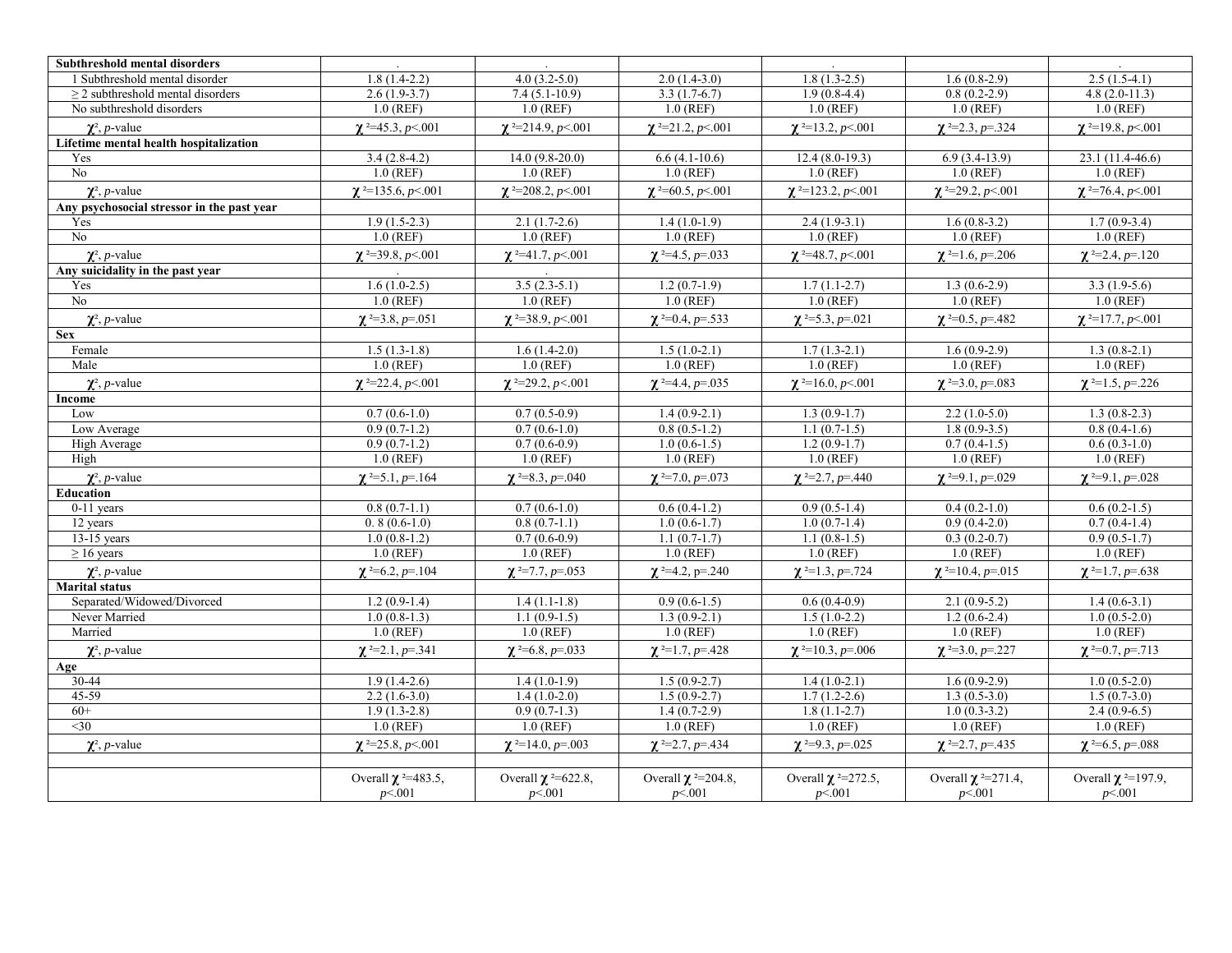#### **TABLE DS6a. THE ASSOCIATION BETWEEN NEED FOR TREATMENT SCORES AND 12-MONTH TREATMENT PATTERNS IN RESPONDENTS WITH LIFETIME MENTAL DISORDERS AND NO 12-MONTH MENTAL DISORDERS IN HIGH INCOME COUNTRIES**

| Need for treatment scores  | Prevalence in % | Treatment in %              | Distribution of | Mean number of   | <b>Distribution</b> | <b>Total</b> |
|----------------------------|-----------------|-----------------------------|-----------------|------------------|---------------------|--------------|
|                            | (SE)            | (SE)                        | treatment in %  | visits $(SE)$    | of visits in        | number of    |
|                            |                 |                             | (SE)            |                  | $%$ (SE)            | respondents  |
|                            | 34.5(0.8)       | 7.7(0.6)                    | 19.3(1.4)       | 5.2(0.7)         | 12.7(1.8)           | 2,585        |
| $1 - 3$                    | 44.9(0.8)       | 12.9(0.8)                   | 42.0(1.7)       | 7.4(0.7)         | 39.0(3.7)           | 3,429        |
| $4 - 8$                    | 19.6(0.6)       | 24.3(1.5)                   | 34.6(1.9)       | 7.0(0.6)         | 30.7(2.9)           | 1,619        |
| $9 - 16$                   | 1.1(0.1)        | 53.9(5.5)                   | 4.2(0.5)        | 33.4(7.4)        | 17.5(3.4)           | 108          |
| Total                      | 100.0           |                             | 100.0           |                  | 100.0               | 7,741        |
| $\chi^2$ , <i>p</i> -value |                 | $\chi$ <sup>2=134.7</sup> , |                 | $\chi^2 = 5.3$ , |                     |              |
|                            |                 | p<.001                      |                 | $p = 0.01$       |                     |              |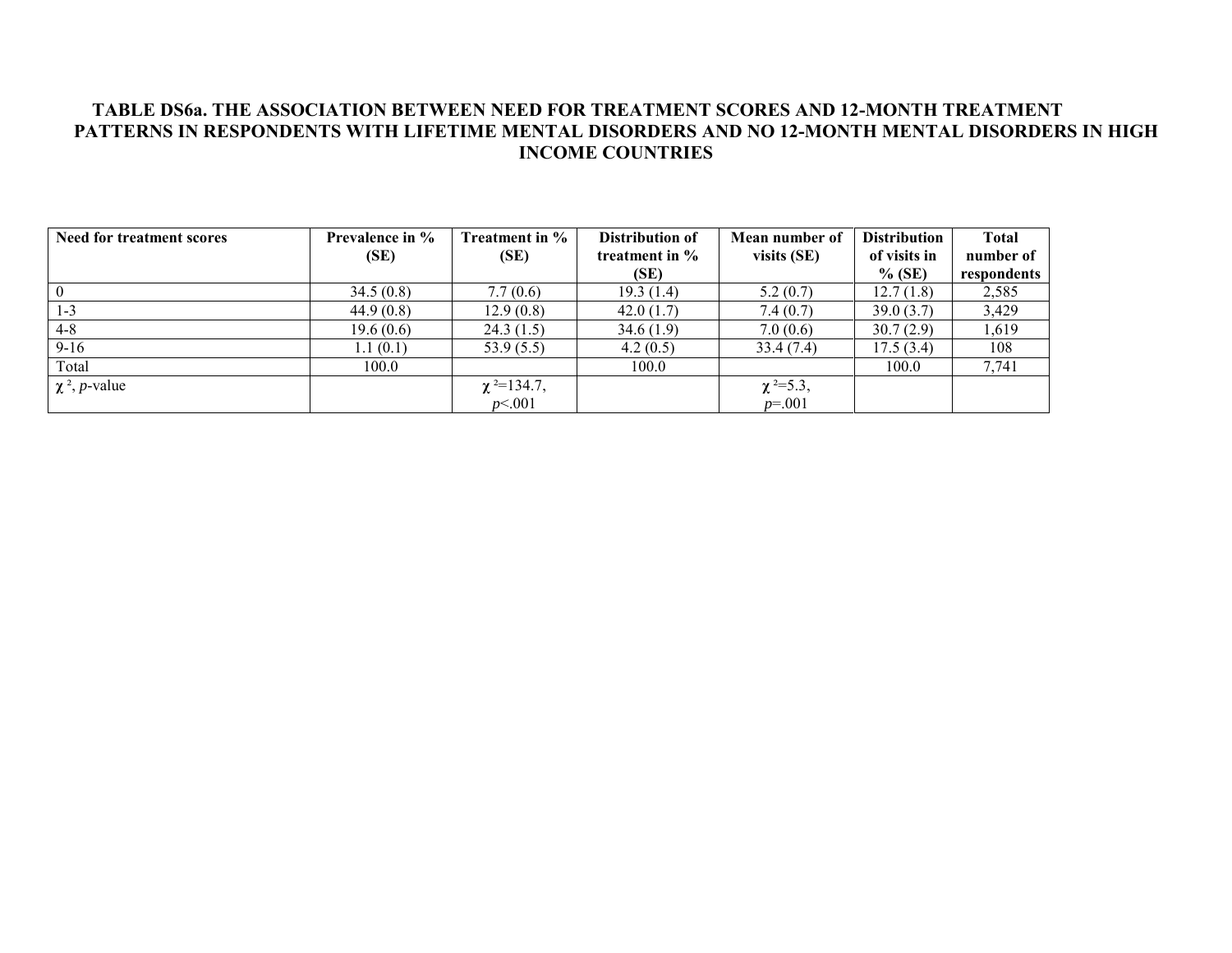## **TABLE DS6b. THE ASSOCIATION BETWEEN NEED FOR TREATMENT SCORES AND 12-MONTH TREATMENT PATTERNS IN RESPONDENTS WITH LIFETIME MENTAL DISORDERS AND NO 12-MONTH MENTAL DISORDERS IN MIDDLE INCOME COUNTRIES**

| <b>Need for treatment scores</b> | Prevalence in %<br>(SE) | Treatment in %<br>(SE) | Distribution of<br>treatment in $\%$ | Mean number of<br>visits (SE) | <b>Distribution</b><br>of visits in | <b>Total</b><br>number of |
|----------------------------------|-------------------------|------------------------|--------------------------------------|-------------------------------|-------------------------------------|---------------------------|
|                                  |                         |                        | (SE)                                 |                               | $%$ (SE)                            | respondents               |
| $\overline{0}$                   | 32.5(1.2)               | 7.2(1.0)               | 20.5(2.5)                            | 4.0(0.5)                      | 15.7(2.5)                           | 823                       |
| $1 - 3$                          | 44.2(1.3)               | 11.1(1.2)              | 43.2(2.8)                            | 4.9(0.8)                      | 41.0(4.7)                           | 1,108                     |
| $4 - 8$                          | 22.3(1.1)               | 15.8(1.6)              | 31.0(2.1)                            | 6.5(0.4)                      | 38.7(3.1)                           | 574                       |
| $9-16$                           | 1.0(0.3)                | 60.7(11.6)             | 5.3(2.1)                             | 4.4(1.3)                      | 4.5(1.3)                            | 30                        |
| Total                            | 100.0                   |                        | 100.0                                |                               | 100.0                               | 2,535                     |
| $\chi^2$ , <i>p</i> -value       |                         | $\chi^2 = 25.8$ ,      |                                      | $\chi^2 = 0.6$ ,              |                                     |                           |
|                                  |                         | p<.001                 |                                      | $p = 604$                     |                                     |                           |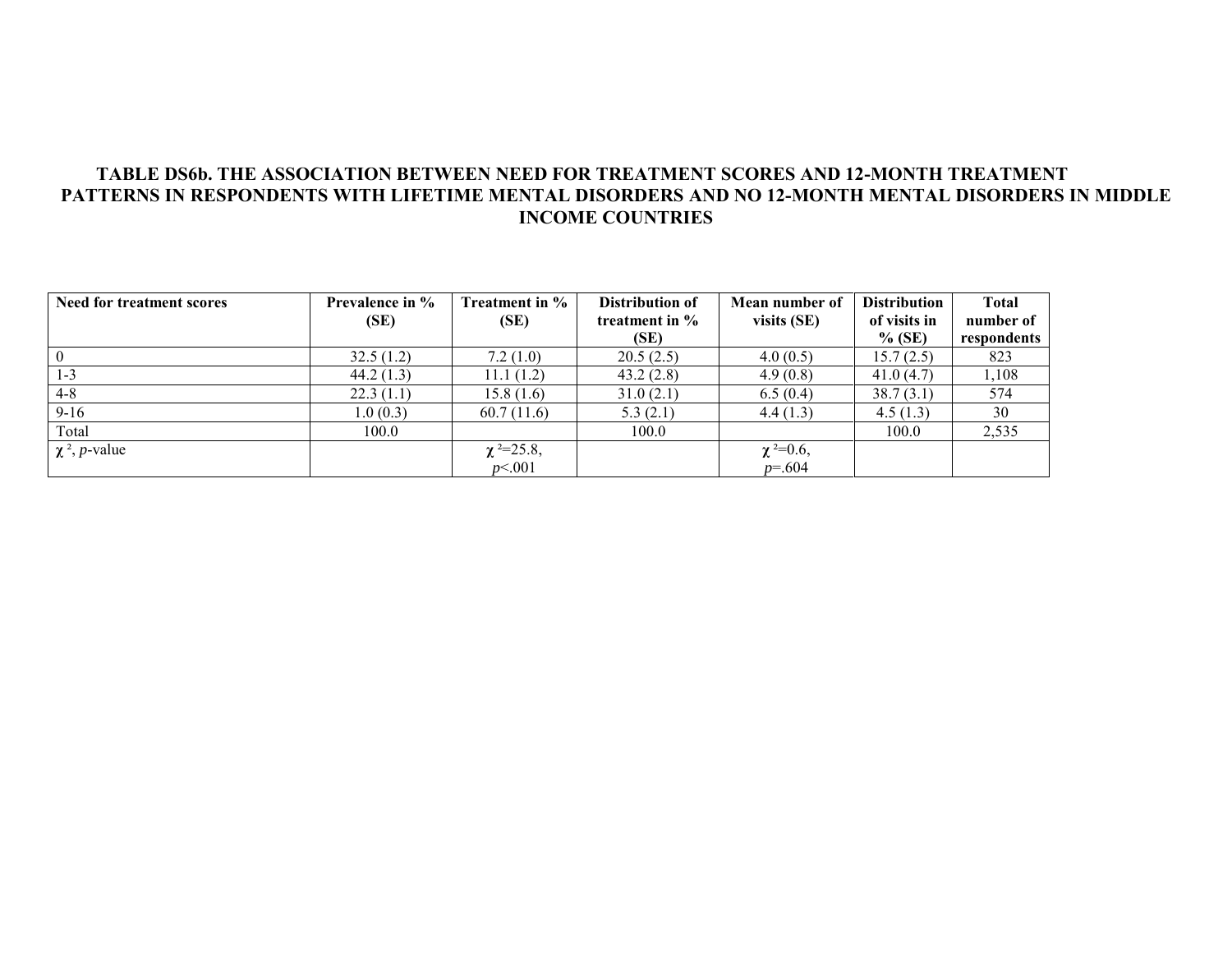### **TABLE DS6c. THE ASSOCIATION BETWEEN NEED FOR TREATMENT SCORES AND 12-MONTH TREATMENT PATTERNS IN RESPONDENTS WITH LIFETIME MENTAL DISORDERS AND NO 12-MONTH MENTAL DISORDERS IN LOW INCOME COUNTRIES**

| Need for treatment scores  | Prevalence in % | Treatment in %    | <b>Distribution of</b> | Mean number of   | <b>Distribution</b> | <b>Total</b> |
|----------------------------|-----------------|-------------------|------------------------|------------------|---------------------|--------------|
|                            | (SE)            | (SE)              | treatment in %         | visits $(SE)$    | of visits in        | number of    |
|                            |                 |                   | (SE)                   |                  | $%$ (SE)            | respondents  |
|                            | 35.7(1.5)       | 2.9(0.7)          | 17.3(2.7)              | 4.1(0.2)         | 17.7(3.7)           | 688          |
| $1 - 3$                    | 49.2(1.5)       | 5.7(1.2)          | 46.9(2.7)              | 4.1 $(1.7)$      | 48.4(13.1)          | 867          |
| $4 - 8$                    | 14.3(1.1)       | 13.1(3.1)         | 31.6(2.2)              | 4.0(0.4)         | 31.4(9.5)           | 330          |
| $9-16$                     | 0.9(0.3)        | 27.9(14.5)        | 4.1(1.8)               | 2.4(0.7)         | 2.5(1.8)            | 19           |
| Total                      | 100.0           |                   | 100.0                  |                  | 100.0               | 1,904        |
| $\chi^2$ , <i>p</i> -value |                 | $\chi^2 = 12.0$ , |                        | $\chi^2 = 0.7$ , |                     |              |
|                            |                 | $p = 0084$        |                        | $p = 534$        |                     |              |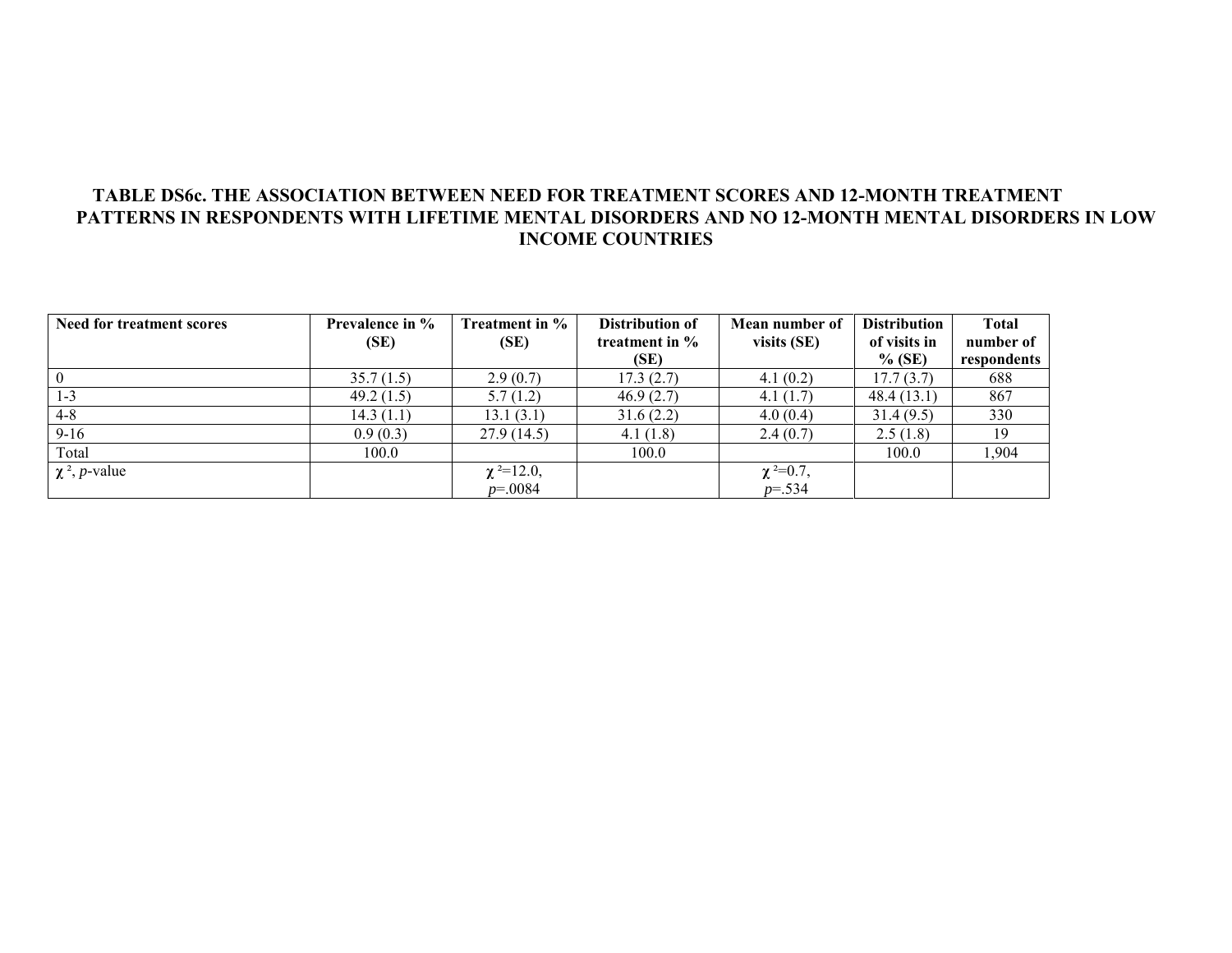### **TABLE DS7a. THE ASSOCIATION BETWEEN NEED FOR TREATMENT SCORES AND 12-MONTH TREATMENT PATTERNS IN RESPONDENTS WITHOUT LIFETIME MENTAL DISORDERS, HIGH INCOME COUNTRIES**

| <b>Need for treatment scores</b> | Prevalence in % | Treatment in %     | Distribution of   | Mean number of   | <b>Distribution</b> | <b>Total</b> |
|----------------------------------|-----------------|--------------------|-------------------|------------------|---------------------|--------------|
|                                  | (SE)            | (SE)               | treatment in $\%$ | visits (SE)      | of visits in        | number of    |
|                                  |                 |                    | (SE)              |                  | $%$ (SE)            | respondents  |
| $\theta$                         | 82(0.4)         | 3.1(0.2)           | 53.6(1.7)         | 6.2(0.9)         | 52.1(4.5)           | 11,865       |
|                                  | 7.2(0.3)        | 13.3(1.1)          | 20.5(1.2)         | 4.0(0.4)         | 13.0(1.8)           | 1,464        |
|                                  | 9(0.3)          | 7.6(0.7)           | 14.6(1.1)         | 8.9(0.9)         | 20.1(2.6)           | 1,507        |
| $3 - 5$                          | 1.8(0.1)        | 29.8(3.1)          | 11.3(0.9)         | 8.4(1.7)         | 14.8(3.0)           | 392          |
| Total                            | 100.0           |                    | 100.0             |                  | 100.0               | 15,228       |
| $\chi^2$ , <i>p</i> -value       |                 | $\chi^2 = 157.4$ , |                   | $\chi^2 = 7.2$ , |                     |              |
|                                  |                 | p<.001             |                   | p<.001           |                     |              |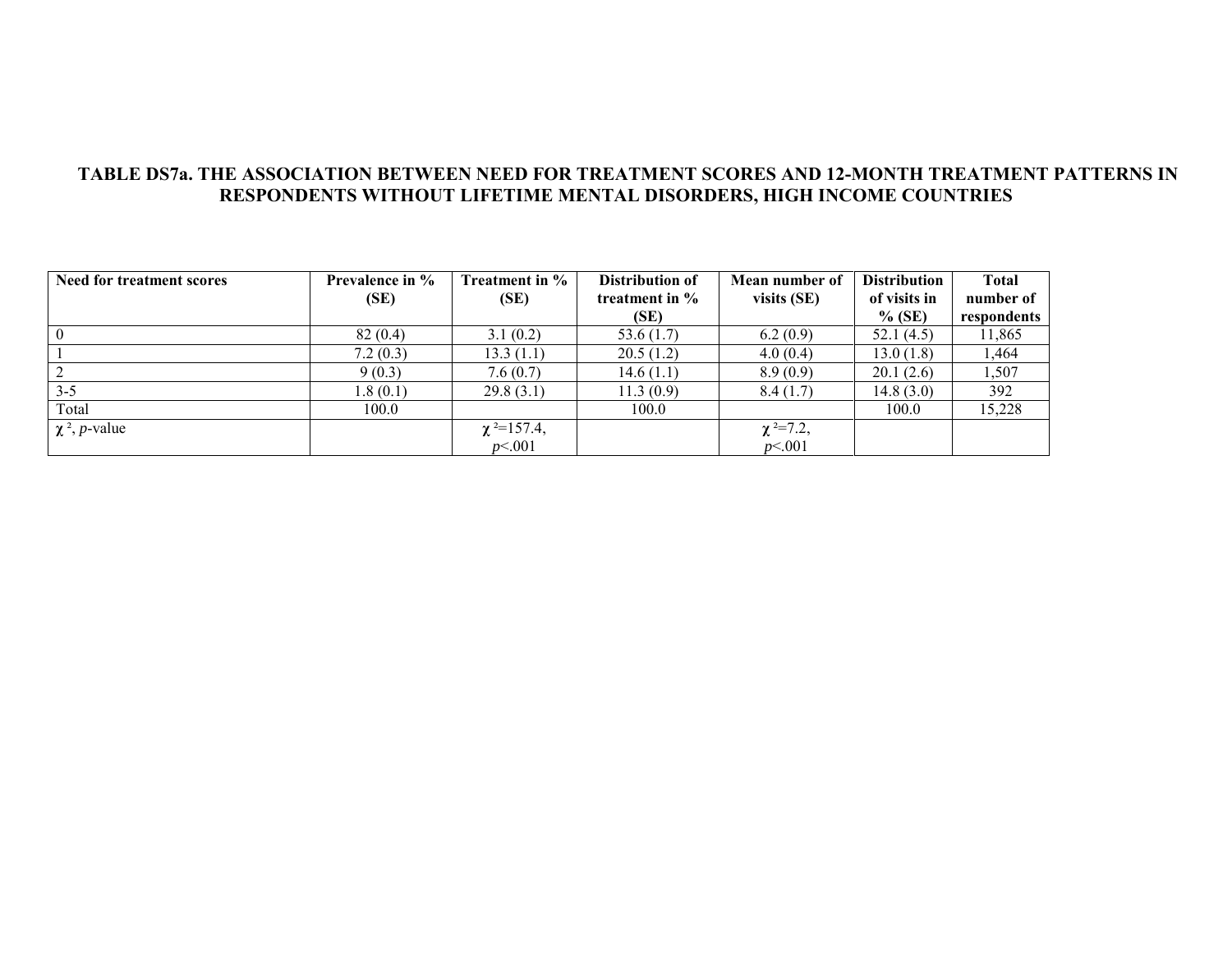#### **TABLE DS7b. THE ASSOCIATION BETWEEN NEED FOR TREATMENT SCORES AND 12-MONTH TREATMENT PATTERNS IN RESPONDENTS WITHOUT LIFETIME MENTAL DISORDERS, MIDDLE INCOME COUNTRIES**

| <b>Need for treatment scores</b> | Prevalence in % | Treatment in %    | <b>Distribution of</b> | Mean number of             | <b>Distribution</b> | <b>Total</b> |
|----------------------------------|-----------------|-------------------|------------------------|----------------------------|---------------------|--------------|
|                                  | (SE)            | (SE)              | treatment in $\%$      | visits (SE)                | of visits in        | number of    |
|                                  |                 |                   | (SE)                   |                            | $%$ (SE)            | respondents  |
|                                  | 79.4(0.5)       | 3.4(0.3)          | 56.6(2.2)              | 4.7(0.6)                   | 56.4(5.0)           | 6,754        |
|                                  | 5.4(0.3)        | 7.5(1.4)          | 8.4(0.9)               | 4.2(0.4)                   | 7.4(1.3)            | 615          |
|                                  | 12.6(0.5)       | 9.4(1.0)          | 24.9(2.0)              | 4.4(0.8)                   | 22.9(4.2)           | 1,138        |
| $3 - 5$                          | 2.6(0.2)        | 18.9(3.1)         | 10.1(1.3)              | 6.2(1.1)                   | 13.3(2.9)           | 291          |
| Total                            | 100.0           |                   | 100.0                  |                            | 100.0               | 8,798        |
| $\chi^2$ , <i>p</i> -value       |                 | $\chi^2 = 55.9$ , |                        | $\chi^{2=0.9}$ ,<br>p=.455 |                     |              |
|                                  |                 | p<.001            |                        |                            |                     |              |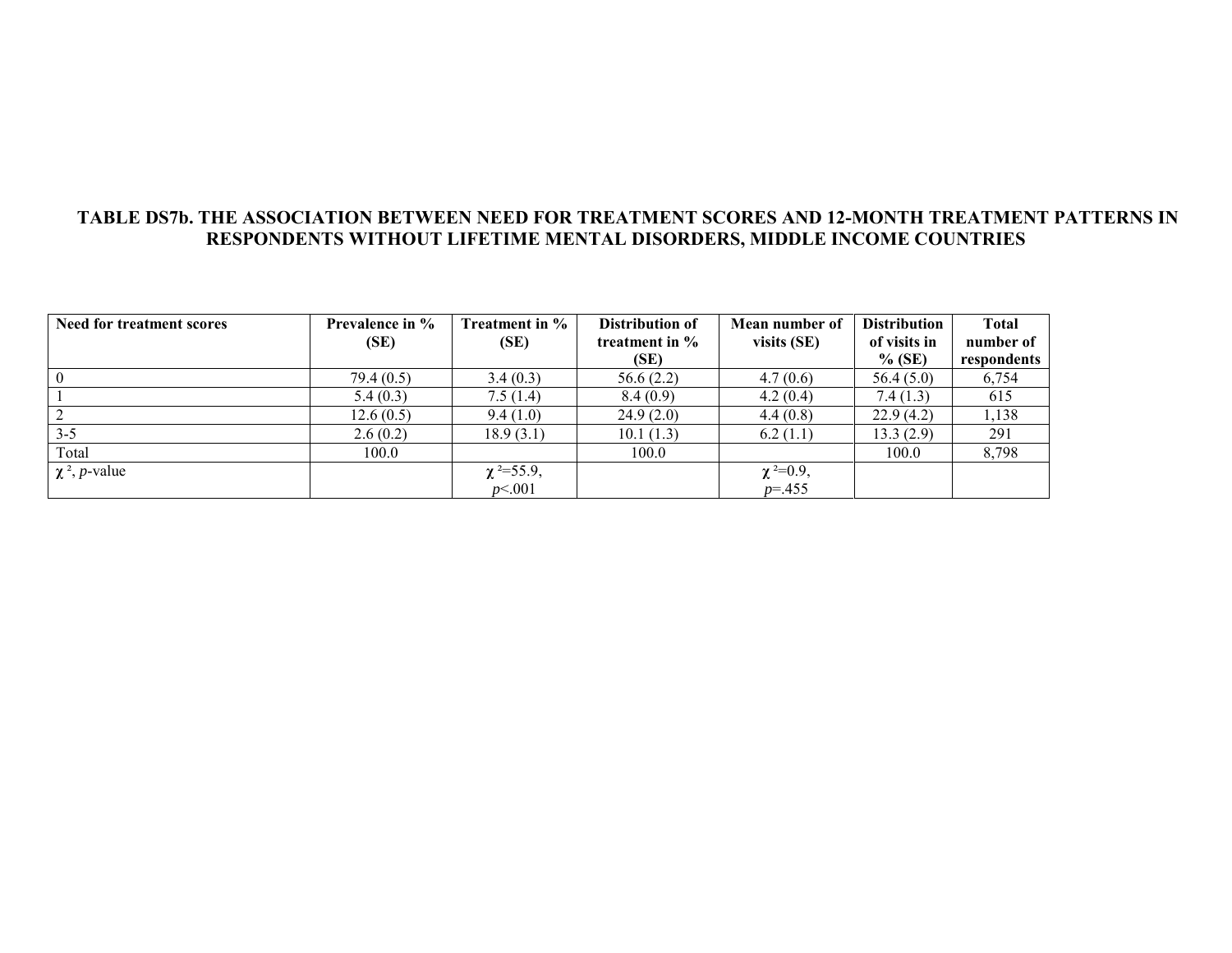#### **TABLE DS7c. THE ASSOCIATION BETWEEN NEED FOR TREATMENT SCORES AND 12-MONTH TREATMENT PATTERNS IN RESPONDENTS WITHOUT LIFETIME MENTAL DISORDERS, LOW INCOME COUNTRIES**

| <b>Need for treatment scores</b> | <b>Prevalence in %</b> | Treatment in %    | Distribution of   | Mean number of   | <b>Distribution</b> | <b>Total</b> |
|----------------------------------|------------------------|-------------------|-------------------|------------------|---------------------|--------------|
|                                  | (SE)                   | (SE)              | treatment in $\%$ | visits $(SE)$    | of visits in        | number of    |
|                                  |                        |                   | (SE)              |                  | $%$ (SE)            | respondents  |
|                                  | 80.4(0.6)              | 1.2(0.2)          | 54.1(3.0)         | 2.7(0.2)         | 39(3.6)             | 7,405        |
|                                  | 9.7(0.5)               | 3.4(0.7)          | 18.8(2.4)         | 2.1(0.2)         | 10.7(1.6)           | 1,117        |
|                                  | 8.7(0.4)               | 3.7(1.0)          | 18.6(3.8)         | 8.4(1.5)         | 42.1(3.8)           | 808          |
| $3 - 5$                          | 1.2(0.1)               | 12.3(3.8)         | 8.6(2.3)          | 3.5(0.7)         | 8.2(2.0)            | 167          |
| Total                            | 100.0                  |                   | 100.0             |                  | 100.0               | 9,497        |
| $\chi^2$ , <i>p</i> -value       |                        | $\chi^2 = 25.7$ , |                   | $\chi^2 = 3.0$ , |                     |              |
|                                  |                        | p<.001            |                   | $p = 0.032$      |                     |              |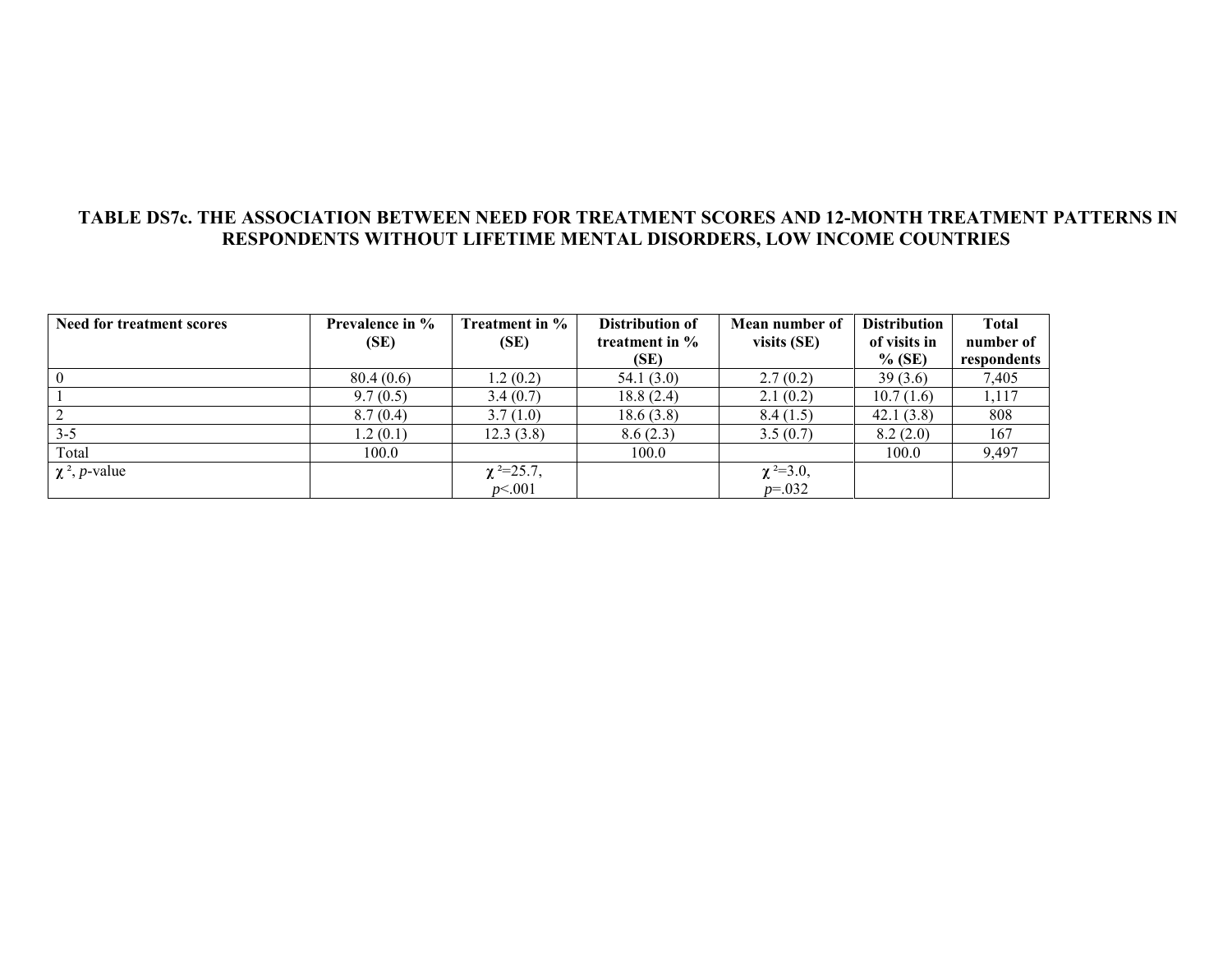## **TABLE DS8a. REASONS FOR SEEKING HELP AMONG RESPONDENTS WITH AND WITHOUT CIDI-3.0/DSM-IV MENTAL DISORDERS, HIGH INCOME COUNTRIES**

| <b>Reasons for seeking help</b>       | Any 12-month    | Any lifetime mental       | Any need for treatment  | No need for treatment,   | $\chi^2$ , <i>p</i> -value |
|---------------------------------------|-----------------|---------------------------|-------------------------|--------------------------|----------------------------|
|                                       | mental disorder | disorder without 12-month | without mental disorder | no mental disorders (SE) |                            |
|                                       | (SE)            | disorder (SE)             | (SE)                    |                          |                            |
| Sought help only because others urged | 8.9(0.6)        | 5.3(0.8)                  | 8.8(1.7)                | 7.3(1.9)                 | $11.0, p = 0117$           |
| Emotions/Problem Behaviors            | 57.3(1.2)       | 43.8(2.1)                 | 47.0(2.8)               | 43.2(3.6)                | 49.7, $p<001$              |
| Deal with General Body Complaint      | 27.9(1.0)       | 18.5(1.6)                 | 25.0(2.4)               | 20.8(2.9)                | $21.7, p = 0001$           |
| Help make Life Decision               | 13.5(0.8)       | 12.4(1.3)                 | 12.5(2.0)               | 11.8(2.2)                | 1.1, $p = .7837$           |
| Cope with Ongoing Stress              | 42.3(1.3)       | 29.0(1.9)                 | 32.3(2.6)               | 29.9(3.6)                | 39.4, $p<001$              |
| Cope with Stressful Events            | 29.3(1.0)       | 19.3(1.4)                 | 26.5(2.6)               | 20.8(3.0)                | 34.7, p < 001              |
| Come to Terms with Past               | 24.4(0.9)       | 16.9(1.7)                 | 14.6(2.0)               | 18.1(2.6)                | 26.9, p< 001               |
| Other                                 | 1.5(0.3)        | 1.0(0.3)                  | 2.5(0.8)                | 5.5(1.2)                 | 35.9, p < 001              |
| Number of Respondents                 | 2,920           | 883                       | 414                     | 333                      | 4,550                      |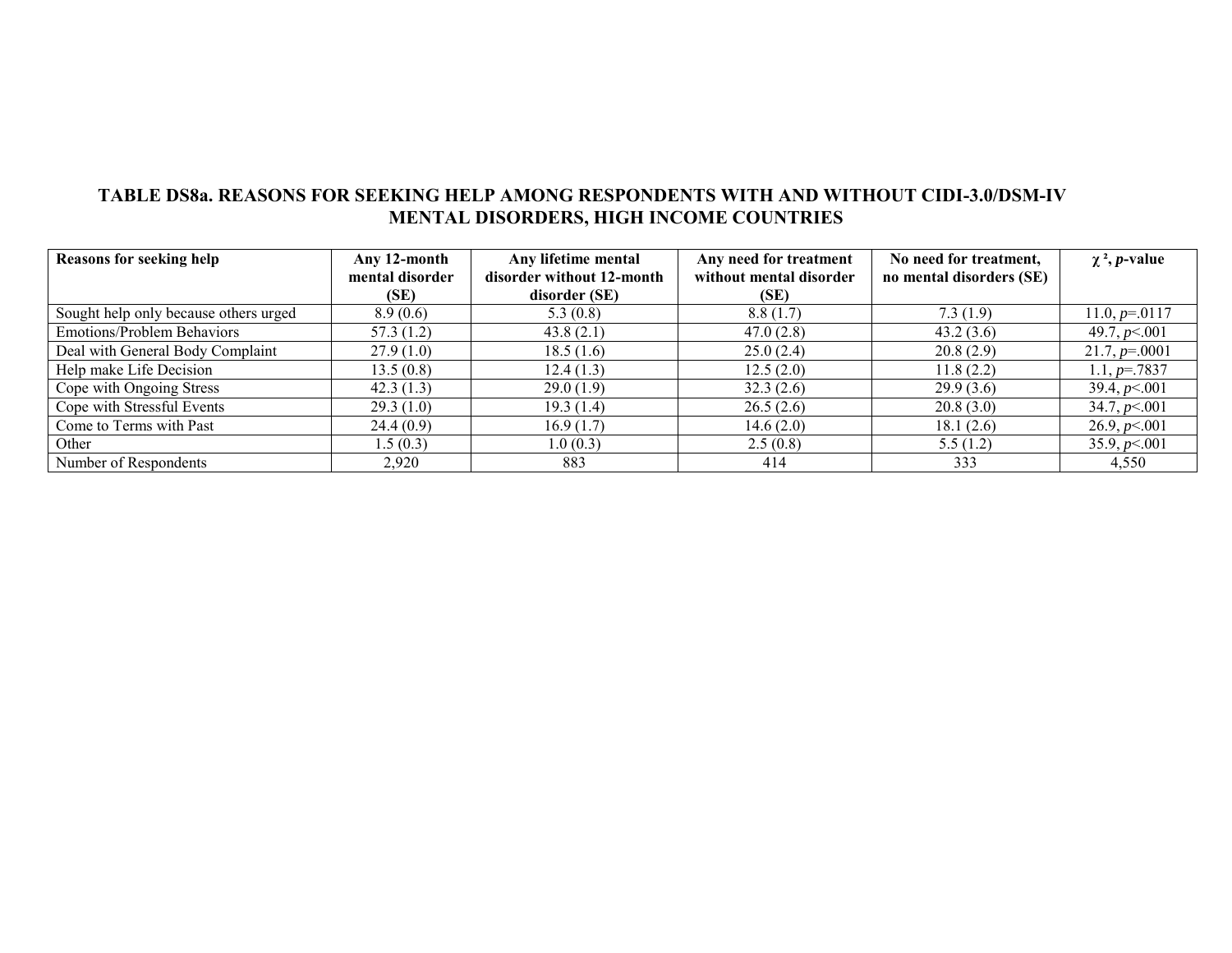### **TABLE DS8b. REASONS FOR SEEKING HELP AMONG RESPONDENTS WITH AND WITHOUT CIDI-3.0/DSM-IV MENTAL DISORDERS, MIDDLE INCOME COUNTRIES**

| <b>Reasons for seeking help</b>       | Any 12-month    | Any lifetime mental       | Any need for treatment  | No need for treatment,   | $\chi^2$ , p-value |
|---------------------------------------|-----------------|---------------------------|-------------------------|--------------------------|--------------------|
|                                       | mental disorder | disorder without 12-month | without mental disorder | no mental disorders (SE) |                    |
|                                       | (SE)            | disorder (SE)             | (SE)                    |                          |                    |
| Sought help only because others urged | 11.3(1.7)       | 7.7(2.7)                  | 13.5(5.3)               | 10.6(4.6)                | 1.9, $p = .6034$   |
| <b>Emotions/Problem Behaviors</b>     | 51.1(3.2)       | 42.0(4.5)                 | 39.5(7.4)               | 46.3(9.0)                | $3.7, p = 2964$    |
| Deal with General Body Complaint      | 19.1(2.2)       | 7.3(2.3)                  | 23.3(6.3)               | 9.4(4.0)                 | $9.9, p = 0.0194$  |
| Help make Life Decision               | 11.8(2.0)       | 3.1(1.5)                  | 12.9(6.5)               | 4.4(3.1)                 | 22.7, $p<001$      |
| Cope with Ongoing Stress              | 25.7(1.9)       | 24.4(4.8)                 | 12.7(5.2)               | 27.3(9.0)                | $3.6, p = 3097$    |
| Cope with Stressful Events            | 16.3(2.4)       | 9.7(3.1)                  | 13.9(5.9)               | 6.2(4.3)                 | $5.5, p=.1359$     |
| Come to Terms with Past               | 14.8(2.3)       | 3.1(1.4)                  | 8.0(4.2)                | 2.7(2.0)                 | $14.1, p = 0028$   |
| Other                                 | 4.2(1.3)        | 5.0(2.0)                  | 9.5(5.8)                | 8.8(5.6)                 | 2.4, $p = 4912$    |
| Number of Respondents                 | 541             | 130                       | 79                      | 53                       | 803                |